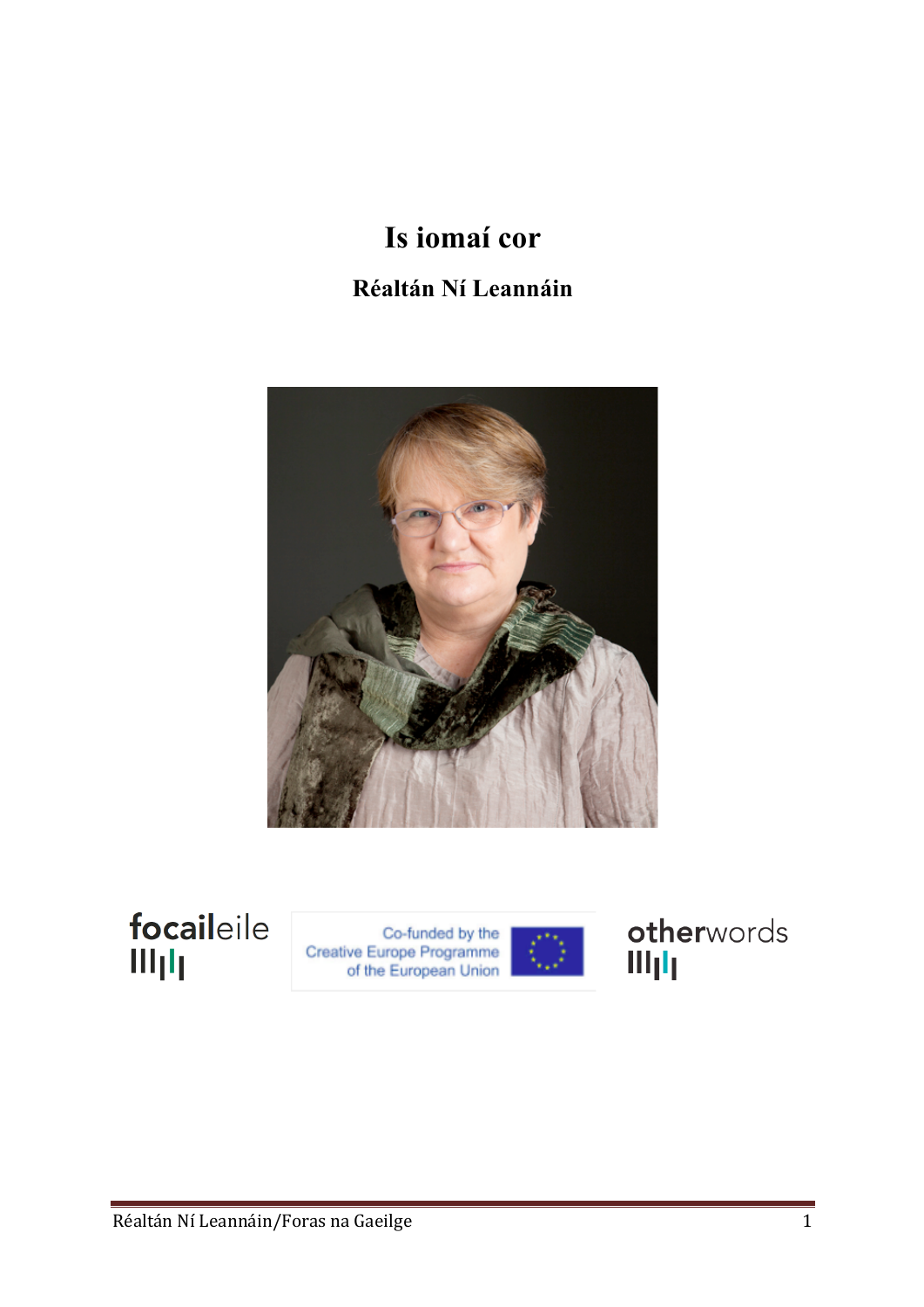## **Is iomaí cor**

## **Réaltán Ní Leannáin**

Stán Siubhán Ní Bhrádaigh ar an bhróigín dhearg ar taispeáint san fhuinneog. Chomh dearg le rós, mín, le péarlaí beaga daite agus fiolagrán ar a bharr, agus sála ard, ard, ard a thógfadh aon chian díot, munar thug sé do bhás ort.

Siúbhán. 'Shoe-on'. 'Shoe-off'. Agus í san Ardscoil i mBaile Átha Cliath b'shin a thug lucht tromaíochta uirthi, dá mba uirthi a thit a n-aird. Ba chuma gaelscoil a bheith ann, ní raibh Gaeilge sa bhaile nó sna cnámha acu, agus iad lánsásta magadh a dhéanamh ar a hainm. 'Shoe-on' nó 'Shoe-off'.

Ach 'Siú' a bheireadh na cairde uirthi, Seán agus Rút. Idir an triúr acu chuir siad an ruaig ar lucht tromaíochta. An 'Siú—criú', mar a thugaidís orthu féin. Tháinig siad tríd an Ardscoil le chéile, agus nuair a chuaigh siad ar aghaidh as sin chuig coláistí éagsúla, bhuail siad le chéile go fóill ar bhonn rialta thar na blianta. Chuaigh Rút le Ceol. Bhain Seán céim amach sa Stair. Cúrsaí trí bliana.

Bhí Seán agus Rút réidh lena gcúrsaí siúd anois. Bhí Sean ag síniú ar an dól, sa bhaile - teach beag dhá sheomra in uachtar, dhá sheomra in íochtar, é féin is a mháthair. Bhí Rút i dteach a tuismitheoirí go fóill fosta – teach mór scoite brící ar bhruach na Dothra. Ní ligfeadh tuismitheoirí Rút di síniú ar an dól, ar ndóigh. Thug siad liúntas di. Gach duine eile den aois chéanna, bhí siad ar an dól, nó ar intéirneacht gan phá, nó imithe go Ceanada nó chun na hAstráile.

Bhí cúrsa ceithre bliana á chríochnú ag Siú - Dlí agus Spáinnis. Chaith sí a tríú bliain go lúcháireach, ag staidéar in Valencia. Grian, gaineamh agus i bhfad ar shiúl ó na tuismitheoirí – agus saol mire meidhreach aici ann. Rinne sí staidéar ach theagasc sí corr-rang Béarla agus chaith sí an t-airgead sin a luaithe is a thuill sí é, sna beáir i mBenimaclet.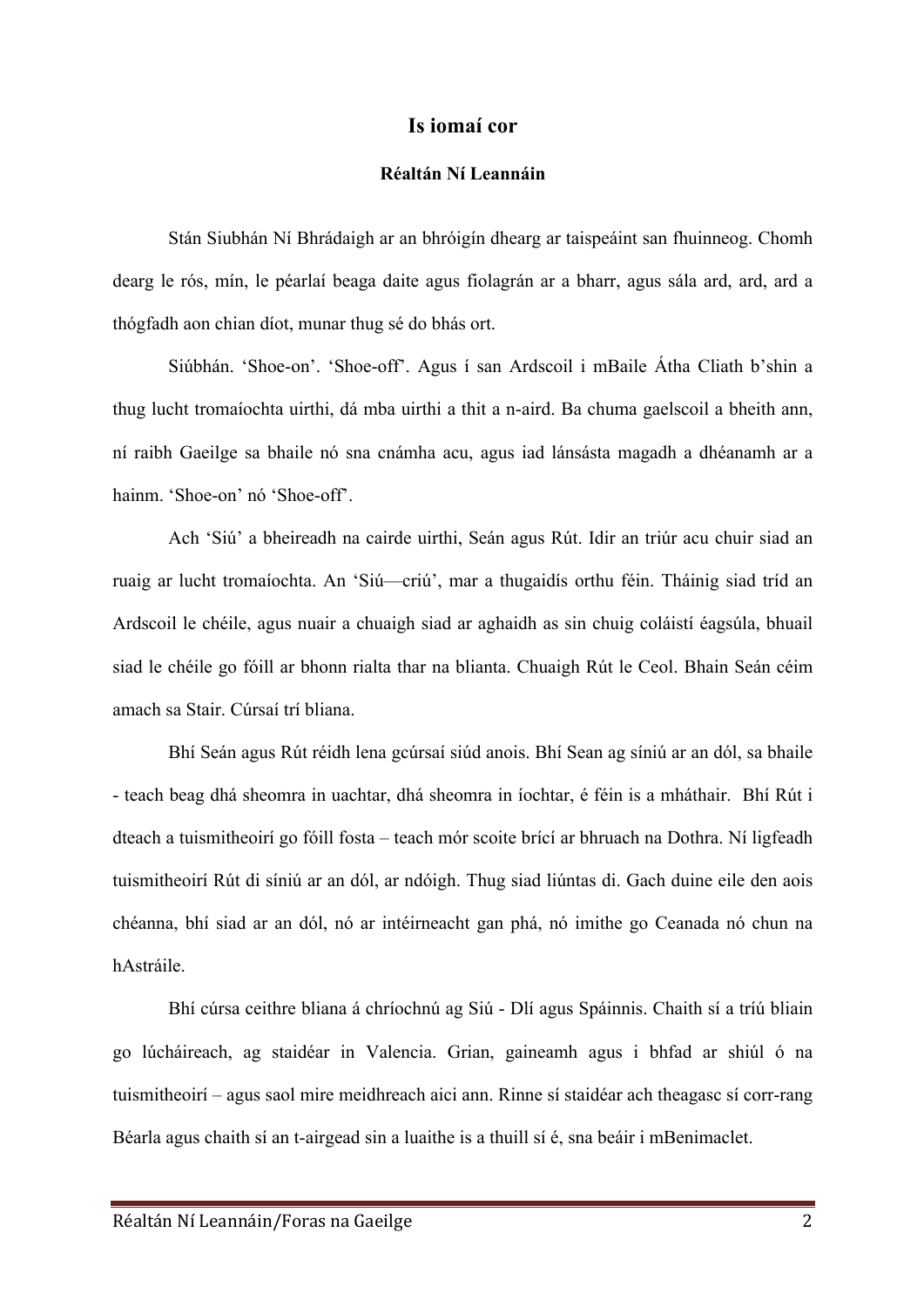Ní raibh sí ag tnúth le gabháil abhaile chuig teach a tuismitheoirí féin leis an cheathrú bliain a chríochnú, ach ní raibh an dara suí aici. Ná airgead. Phill sí ar an teach a bhí cúpla céad slat níos faide síos ó theach Rút ar an Dothar.

Ach faigheann foighid fortacht. Bhí sí ag druidim le deireadh a ceathrú bliain anois. Agus céim dlí ina glac aici, bheadh seans aici giollacht d'abhcóide. Is dócha go mbeadh áit ar fáil le cara dá tuismitheoirí. Nó b'fhéidir go rachadh sí ar ais go Valencia a theagasc Béarla. Nó ióga.

Thug sí spléachadh eile ar an bhróg fhineálta, tharrantach arís. *Nah.* Bhrisfeadh sí a muinéal sna sálaí sin. Níor fheil an dearg di ach oiread. Dath Rút a bhí ann.

Rút. I gcónaí ag teacht salach ar mhúinteoirí, ag rith nuair ba cheart di siúl, ag caint nuair ba cheart di éisteacht. Rút bhocht. Mór an trua nár rith sí ní ba ghaiste nuair a shiúil Romeo isteach ina saol cúpla mí ó shin.

'*Bin-dipper'* a bhí in Romeo, ón Ghréig ó dhúchas. Ar a theitheadh ón seirbhís mhíleata sa Ghréig, thrasnaigh sé an Eoraip, ag tumadh a lámha isteach i mboscaí bruscair chun bia a chaith daoine eile amach a aimsiú – leathbhurgairí ó na boscaí sráide, sean-arán agus bia a bhí imithe as dáta ó bhoscaí móra na n-ollmhargaí. Chodail sé amuigh faoin aer ar shráideanna, ar thránna agus faoi sceacha na hEorpa. Anois bhí sé tagtha chomh fada le hÉirinn agus ní raibh a thuilleadh dul siar fágtha. Shuigh sé síos lá ar bhinse taobh le Rút, ar na céanna gar do Dhroichead Uí Chonaill. Bhí Rút i ndiaidh a cuid *CVs* uilig a chaitheamh isteach i siopaí agus i mbeáir i lár na cathrach. Anois féin bhí sí ag ligean a scíthe ón tóraíocht jab.

 Thosaigh an bheirt acu ag comhrá le chéile. Rinne siad trácht ar na gnáththoipicí a bhíonn ann idir stráinséirí ... an aimsir, praghas caife-le-tabhairt-amach, an aimsir arís, polaitíocht. Fear óg, bean óg, neart ama le spáráil acu.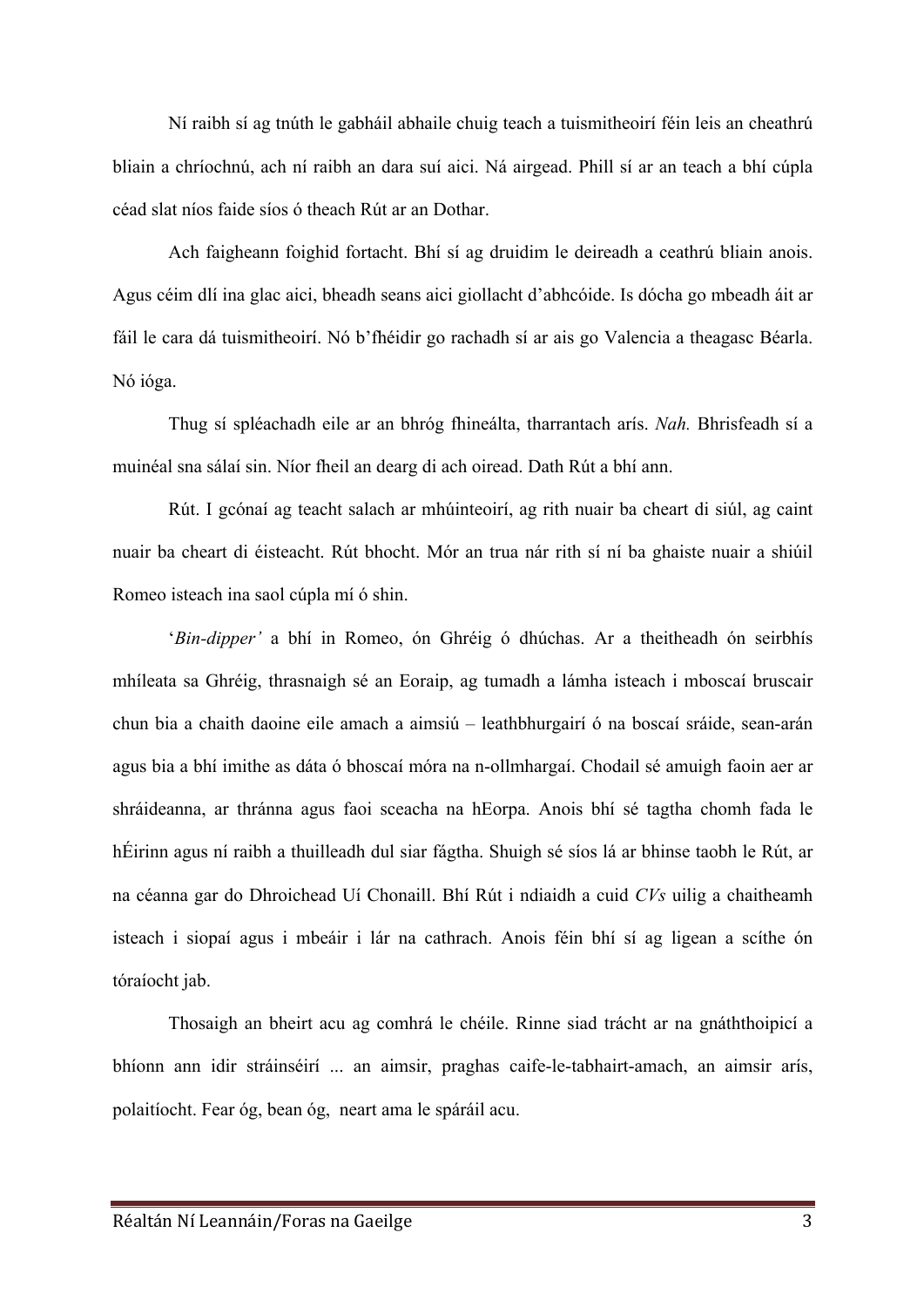'Bhal? An *item* sibh anois nó caidé an scéal?' arsa Siú.

Bhí siad i gcistin Shiú, mugaí tae ina lámha acu. Bhí Rút ina suí thall ag an Aga – an áit ab ansa léi. Thaitin a cuid compoird le Rút. Samhradh a bhí ann ach ní raibh sé ar dhóigh ar bith te.

D'éalaigh scigireacht uaithi.

'Is ea – an chéad chroíán ceart agam ariamh. Nach bhfuil sé galánta, mar Romeo?'

'Romeo? Á, anois, a Rút, caidé an scéal leis an ainm sin?'

'Níl sé in ann a ainm ceart a inse d'éinne, ar eagla go n-aimseodh na húdaráis anseo nó sa Ghréig é.'

'Fíú tusa, ní inseoidh sé duit é?'

'Fiú mise. Chun mé a chosaint. Ach is breá liom 'Romeo'. Chomh rómánsach. Tá gach rud faoi Romeo rómánsach.'

In ainneoin go ndúirt Seán agus Siú léi rudaí a thógáil go bog, bhí Rút dualta agus dulta i ndrúis le Romeo le paisean níos doimhne agus níos tintrí le gach lá a d'imigh thart. Cé a d'fhágfadh aon locht uirthi mar gheall air sin? Béarla briste le blas tarrantach eachtrannach, craiceann buí na Meánmhuire, gruaig dhubh chatach agus súile dúdhúdhubha. Romeo, an tuar ag teacht fán tairngreacht.

Bhuail Siú síos chuig teach Rút tráthnóna amháin cúpla seachtain roimhe sin. Ní fhaca sí Rút le tamall. Ró-ghafa leis an Ghréigeach, is cosúil. Teach mór scoite ar bhruach na Dothra a bhí ag muintir Rút. Rith an abhainn taobh le bun an ghairdín cúil acu. Fancyshmancy-galánta. Ach ní fancy-shmancy a bhí an guth a chuala sí ón teach, gan í ach ag siúl suas an casán ón gheata.

'Arú, bíodh ciall agat, a Rút! Is liúdramán gan dídean é, gan scileanna ar bith! Cad is feidir leis a thairiscint duit?'

'Táimid i ngrá, a Dheaid, agus sin sin!'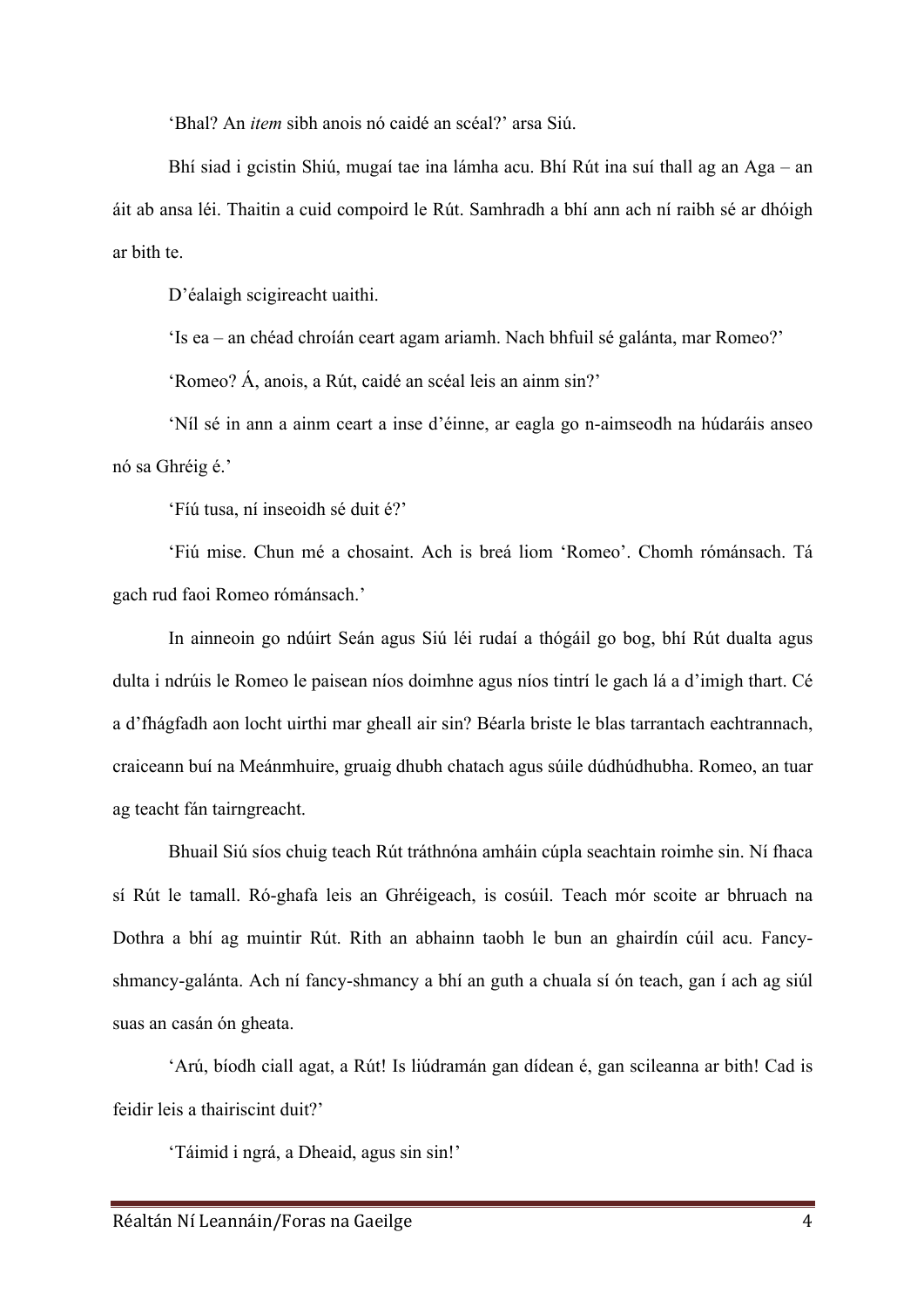'Ní féidir leat a bheith i ngrá leis an scraiste sin? Nuair nach bhfuil a ainm ar eolas agat? Níl a fhios agam cé agaibh is measa – an óinseach iníne atá agam nó an fear siúil de Ghréigeach seo!'

D'oscail an doras tosaigh de phlab. Rút a bhí ann, cóta uirthi agus gach smeacharnach uaithi. Rith sí thar Shiú, na cosa in airde aici, agus bhí sí imithe as radharc sular stop sí. Chas Siú an coirnéal ag bun an bhóthair agus bhí Rút ina seasamh ann.

'A Rút, bhfuil tú *alright*?'

'Tá Deaid chomh sean-aimseartha!' a chaoin sí, idir anáil a tharraingt. 'Ní raibh rún agam go bhfanfadh Romeo an oíche ar fad, ach is amhlaidh gur thit muid inár gcodladh. Bhí muid ólta, agus ansin tháinig siad ar ais, agus, agus -'

De réir cosúlachta, bhí a fhios aici go raibh a tuismitheoirí amuigh ag an chlub gailf an oíche roimhe, ag ithe dinnéara le cairde. Landáil na tuismitheoirí ar ais gar don mheán oíche agus tháinig siad ar dhá ghloine fholamha ar an drisiúr. Agus buidéal folamh vodka. Bhí seomra leapa Rút faoi ghlas, don chéad uair ariamh ina saol. Chaoin a máthair. Bhagair a hathair an doras a bhriseadh síos. Nuair nach raibh gíog ná míog ón bheirt istigh, áfach, chuir sé glas ar gach doras sa teach, ar eagla go dtiocfadh Romeo amach i rith na hoíche agus go sciobfadh sé *souvenir* beag de shaghas éigin amach as an teach leis. Roinnt dá gcuid Criostal Phort Láirge, b'fhéidir, nó ceann de na ríomhairí glúine. Níor chodail tuismitheoirí Rút go dtí go moch ar maidin, traochta agus imníoch.

Nuair a tháinig Rút agus Romeo amach ón tseomra an mhaidin dar gcionn bhí a tuismitheoirí ina gcodladh. Bhrúigh sí Romeo amach an doras tosaigh sula músclóidís. Ach d'éirigh na tuismitheoirí níos moille . . .

Níor chuir a tuismitheoirí fiacail ann. Ní raibh a ainm ceart ar eolas aici, fiú, mar *Romeo*. Ní raibh pingin aige. *Hobo* gan dídean a bhí ann. D'ith sé bia as boscaí bruscair. Cad chuige ar bhac siad le hí a chur tríd an choláiste.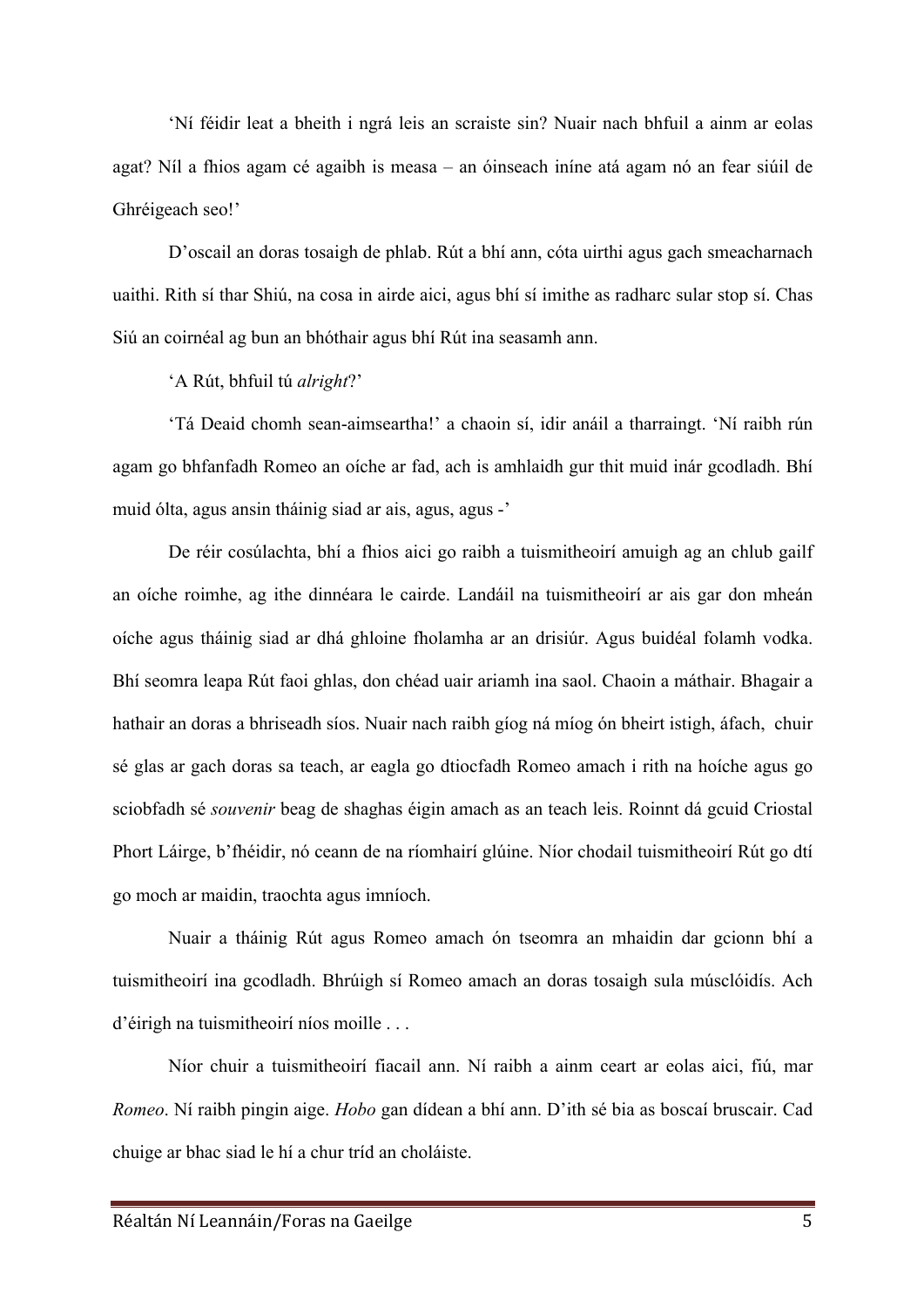Nach dtiocfadh léi ábhar dochtúra a fháil, nó fiaclóir, nó cuntasóir. Ardaíodh glórtha ina stoirm agus tháinig deora ar an dá thaobh. Ba leo an teach seo, agus níor mhór di cuimhniú air sin.

Shuigh Siú ar an bhinse taobh leis an Dothar, ag éisteacht le liodán brónach Rút.

'Tá Mam agus Deaid chomh claonta ina éadan, ní airsean atá an locht nach dtig leis a bheith ag obair anseo.'

'Cé air a bhfuil an locht, mar sin?'

Dhearc Rút ar Shiú go feargach, a súile ag scaladh uirthi.

'Tusa fosta, a Shiú? Níl sé in ann a phas a úsáid, agus mar gheall air sin níl sé in ann uimhir chánach a fháil anseo. Is ar an arm sa Ghréig atá an locht ar fad.'

Shuigh Siú gan focal a rá. Cad é a dtiocfadh léi a rá gan olc a chur ar Rút? Rút, céillí agus siosmaideach. Go dtí gur chas sí ar Romeo.

'Dá rachadh sé i dteagmháil leis an arm . . .'

'Beag an baol. Chuirfidís sa phríosún é.'

'Ach ní bhfaighidh sé jab anseo gan uimhir chánach, gan phas, an stuif sin ar fad.'

'Tiocfaimid ar réiteach. Ar dhóigh éigin.'

D'fhág Siú Rút, ina suí ar an bhinse, ag stánadh ar an abhainn ach gan amharc uirthi.

Níor chas sí ar Rút go dtí an tseachtain ina dhiaidh sin, oíche ar bheartaigh an 'criú' bualadh síos chuig *Captain America's* le haghaidh burgar. Bhí *Captain's* lárnach agus saor. Chas siad le chéile ag barr Shráid Grafton. Nuair a landáil Rút agus Romeo, áfach, dúirt Rút nach mbeadh an bheirt acu ag gabháil isteach ag ithe. Sheas Romeo gualainn le gualainn le Rút, sciathán caite thart ar a muinéal, ag amharc amach ar Shiú agus ar Sheán faoina fhabhraí fada dorcha.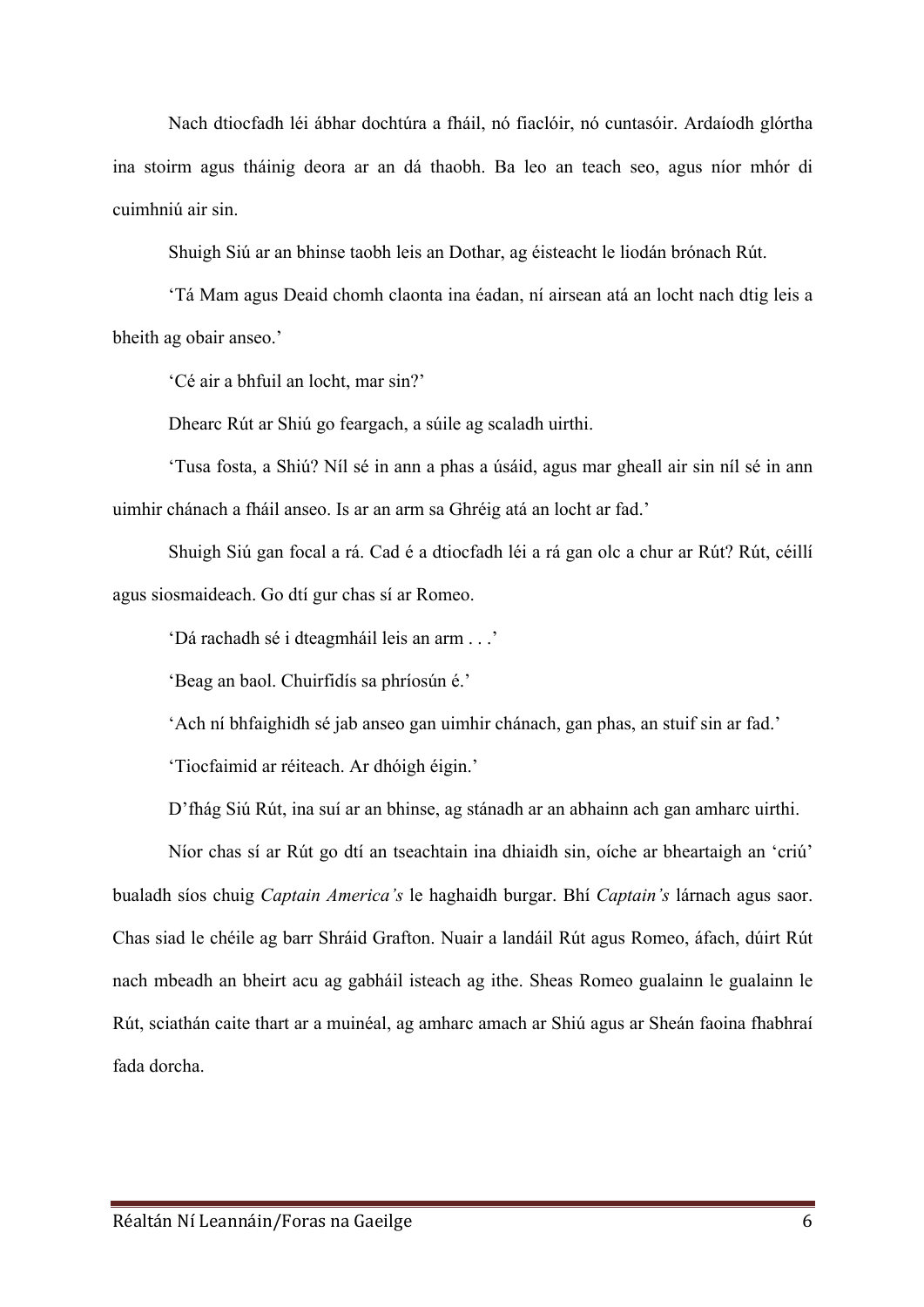'Rachaidh mé féin agus Romeo síos Sráid Grafton. Gheobhaimid burgar agus caife le tabhairt amach – chuig Faiche Stiabhna. Casfaidh muid oraibh ina dhiaidh. Níl an t-airgead againn le caitheamh in *Captain's*.' ar sí.

Tost. Ar feadh cúpla soicind.

'Ach tá an oíche seo pleanáilte againn le tamall, a Rút. Tá pócaí folamha againn uilig. Bhítheá linn roimh – roimhe seo.' a dúirt Seán.

'Bhí, ach níl aon airgead ag Romeo mar nach bhfuil aon dól aige. Níl mé chun dul isteach gan é,' ar sí go tréan.

D'éirigh an dá mhala ag Seán suas thar a éadan agus síos arís a mhuinéal ar chúl a chinn. Bhí Sean ar an dól ó d'fhág sé an coláiste, chan ionann agus Rút le liúntas a tuismitheoirí. Chónaigh sé féin sa bhaile chomh maith, ach ní teach mór millteach ar bhruach na Dothra ach teach beag sraithe i nDún Laoghaire. Choinnigh sé cúpla pingin faoina philiúr i gcónaí, le bheith in ann bualadh leis an 'Siú-criú'.

Beag beann ar an dreach díomach a cuid cairde, chuaigh Rút agus Romeo ag spaisteoireacht síos Sráid Grafton, le béile Romeo a cheannach dó. Bhain Seán searradh feargach as a ghuaillí. Dúirt Siú:

'Goitse. Tá sé chomh maith againn ithe. Tá mé stiúgtha leis an ocras.'

Sheachain siad labhairt fá Rút ná Romeo. D'ith siad go gasta, áfach, mar bhí a fhios acu go mbeadh an bheirt eile ina suí ar bhinse ar Fhaiche Stiabhna, ag fanacht.

Bhuail siad le chéile ar Shráid Grafton arís, i ndiaidh *Captain's*. Bhí Rút léi féin.

 $'Ca'1$ ...'

'Bhí air imeacht. Caithfidh tú a bheith sa scuaine go luath má tá tú ag iarraidh leaba na hoíche a fháil sna brúnna sin.' a d'fhreagair Rút go giorraisc.

'Mór an trua, an créatúr.' arsa Seán, an searbhas ina ghlór.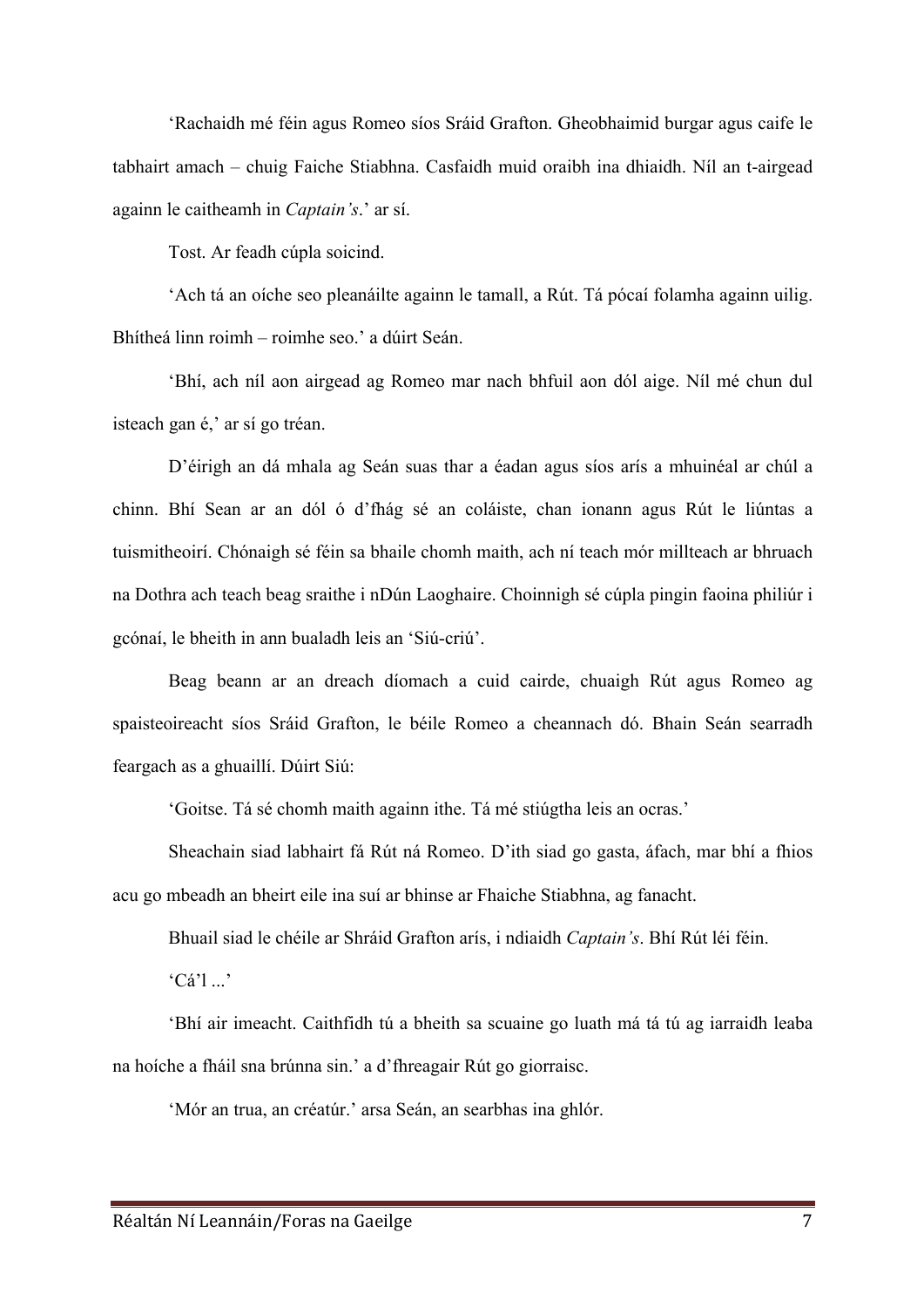Rinne siad a mbealach síos tríd na scaiftí ag éisteacht leis na ceoltóirí sráide ar Shráid Grafton.

'Tá níos mó fadhbanna ag Romeo ná a shíleann sibh,' arsa Rút, 'Caithfidh sé leaba a aimsiú achan uile oíche. Cuireann sé sin an-strus orm. Bím imníoch faoi. Ní áiteacha deasa iad na brúnna sin.'

Faoin am ar bhuail siad síos chuig bun Shráid Grafton, bhí an-chur amach acu ar fhadhbanna Romeo-gan-dídean. Bhí siad ag breathnú ar na fáinní i bhfuinneog *Weirs, the Jewellers* nuair a bhris Rút amach le –

'Ba bhreá le Romeo jab, ach níl sé in ann an dól féin a tharraingt anseo, fiú. Agus ba cheart go mbeadh, tá an Ghréig san Aontas Eorpach chomh maith linne.'

'*So*? Cad chuige nach ndéanann sé sin? Jab a fháil?' arsa Seán go neodrach.

'Tá a stádas ... mírialta.'

'Tá sé ar a theitheadh ón díorma.'

'Is fear síochána é.'

'Is fear é a chaithfeas a shaol a chur in ord.'

Bhí siad ag geataí Choláiste na Trionóide faoin am seo.

'Níl pingin rua aige,' arsa Rút trína smeacharnach, 'agus gach ceirt atá a chaitheamh aige tig sé ó na siopaí Uinseann de Pól nó ón *Iveagh Trust*... seachas na léinte deasa a cheannaím féin dó, agus na bróga reatha. Tuigeann sibh féin, baill éadaí le stíl.'

'Ceannaím féin mo stuif féin sa siopa Uinseann de Pól taobh liom,' a dúirt Seán go séimh, 'tugann siad lascaine duit nuair atá aithne acu ort,' ag cuimilt a chochaill go staidéarach.

'Bhal, tá an teanga agatsa. Tá Romeo fós ag foghlaim-'

'Uaitse'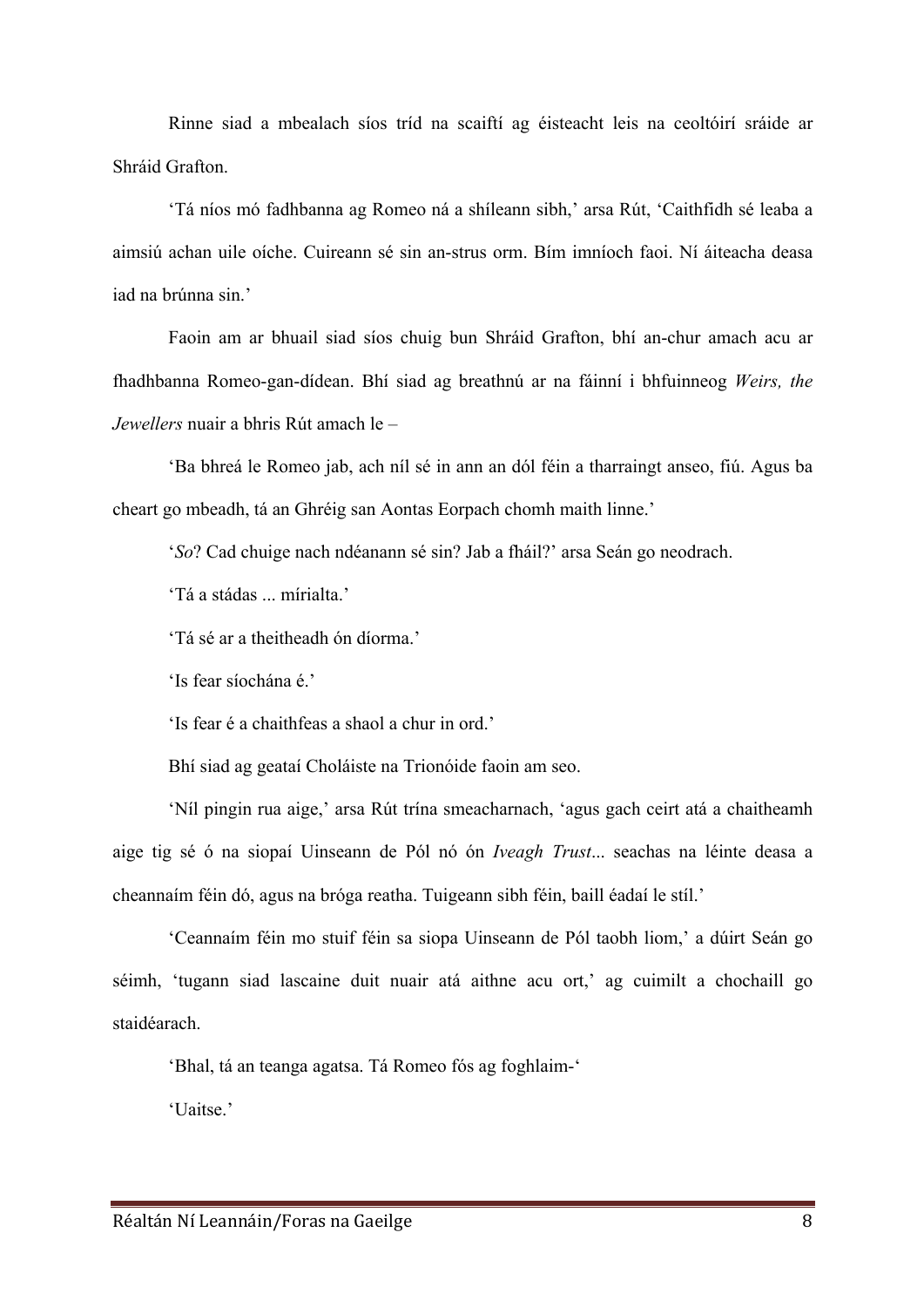'Ní mór daoibh labhairt go mall agus tuigfidh sé sibh, labhraíonn sibh róghasta.' arsa Rút d'olagón, 'Caithfidh sibh labhairt níos moille, agus cuidiú leis lena chuid Béarla.'

Bhí siad ag Droichead Shráid Uí Chonaill ansin, agus Rút go fóill ag spalpadh faoi Ró-mé-ó.

'Is fuath le mo thuismitheoirí é, ní ligfidh siad sa teach arís é, deir Daidí go gcuirfidh sé fios ar na gardaí má thógaim isteach thar an tairseach arís é. Bheir sé bacach-gan-bhróga air ... bacach! Ní thuigeann siad é. Bíonn siad ag caint liomsa amhail is dá mba ghirseach bheag mé.' ar sí , 'Agus is fuath libhse é chomh maith!'

D'oscail Siú a béal chun tabhairt amach di, ach chuir Seán a lámh ar a gualainn, agus ar sé, de chogar 'Drúis, a chroí, tús agus lár gach ní bómánta ar an domhan cláir. Fág í. Ní bhfaighidh tú ciall ar bith aisti faoi láthair.'

D'fhéach sí air. 'Na hormóin, a chroí, na *bloody* hormóin' a chogair sí leis siúd. Agus chroith sé a cheann.

Lean Rút léi. Mhínigh sí na fadhbanna a bhí ag Romeo leis an saol mór, chuir sí síos ar a cuid fadhbanna féin lena tuismitheoirí, phléigh sí fadhb an díorma san Eoraip go ginearálta, fadhb lucht gan dídean in Éirinn agus gnéithe d'fhoghlaim an Bhéarla do lucht labhartha Gréigise. Níorbh é seo an t-am le bheith ag tarraingt troda uirthi. Thost Rút, agus ghol sí go ciúin ar feadh píosa. D'amharc an bheirt eile ar a chéile. Bhí Seán ar buile, ag smaoineamh ar an liúntas maith a fuair sí óna Daidí agus óna Mamaí, agus gan í a bheith in ann cúpla pingin a choinneáil siar le gabháil amach lena cairde, in áit é a chaitheamh ar Romeo Riabhach. Bhí amhras ar Shiú nach raibh go leor muiníne ag an leannán-gan-ainm astu go fóill lena ainm dílis ceart a thabhairt – fiú do Rút.

Ní gá a rá nach bhfuair siad chomh fada le *Copper Faced Jack's*, mar a bhí beartaithe. Scar siad ag an droichead. Fuair Seán an Dart abhaile, fuair an bheirt bhan an bus. Shuigh siad le chéile gan focal astu.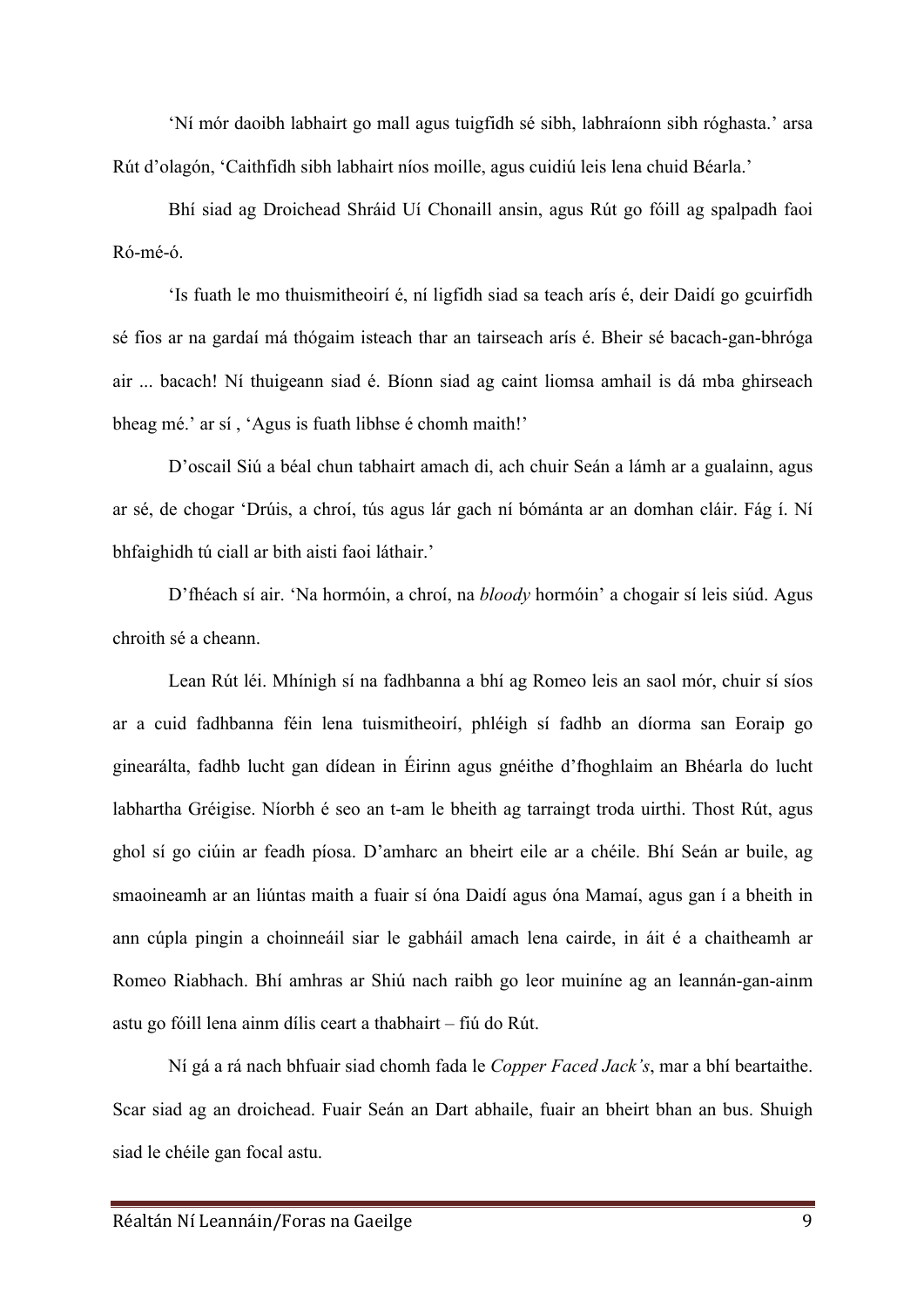Nuair a tháinig siad go stad Rúit, níor fhág Siú slán léi nuair a d'éirigh Rút le himeacht. Bhí cantal ar Shiúle Rút agus le Romeo. Bhí cantal uirthi léi féin agus le Seán chomh maith, gur lig siad do Rút agus Romeo an oíche a bhí le bheith lán craic a bhriseadh ina smidiríní.

Níor chuala siad faic ó Rút ar feadh tamaill ina dhiaidh sin. Dheamhan téacs, postáil ar bith ar na meáin shóisialta, teachtaireacht de shaghas ar bith. Bhí briseadh de dhíth agus ní dhearna siad gearán faoi. Bhí Seán gnoitheach ag déanamh taighde ar víosa oibre do Cheanada. Bhí Siú ag tabhairt faoi na scrúduithe deiridh don chéim. Ach nuair a bhí na scrúduithe críochnaithe aici, scairt sí ar Sheán – an líne talún sa teach. Bhí an creidmheas ar a fón féin ídithe.

'Níor chuala tú féin aon rud ach an oiread? *Weird*!' arsa Seán.

'Níor chuala. Agus níl sí ag freagairt aon scairt ná téacs.'

'Bhal, níl aon uimhir againn dó féin, mar Romeo. Ní thig linn a chinntiú caidé an scéal. Níl a ainm ceart againn, fiú.'

'Ar ndóigh,' a dúirt Siú go dímheasúil, '*Romeo*? Cad a insíonn sin dúinn faoin bhoc? Cá bhfios nach pósta trí huaire cheana é agus lear mór páistí aige lena chois sin?'

'*Ah, it'll all end in tears'* arsa Seán féin, agus fios maith agam go raibh na deora silte ag Rút cheana.

'*Oh, we so didn't cop that on*!' arsa Siú.

Agus bhog an comhrá go rudaí eile. Ceanada. An buachaill is nua – ag Seán faraor, chan ag Siú. Scrúduithe. Cónaí le tuismitheoirí.

Bhí Siú ina codladh an oíche sin nuair a bhuail an fón póca. Ar a trí a chlog ar maidin.

'*Bloody* deartháir', ar sí léi féin, '*bloody* eochracha an tí caillte aige arís i gclub ínteacht.'

'*Yeahhhh*,' ar sí i gcogar, súile druidte.

'A Shiú, seo Rút. 'dtig liom fanacht tí s'agatsa anocht?'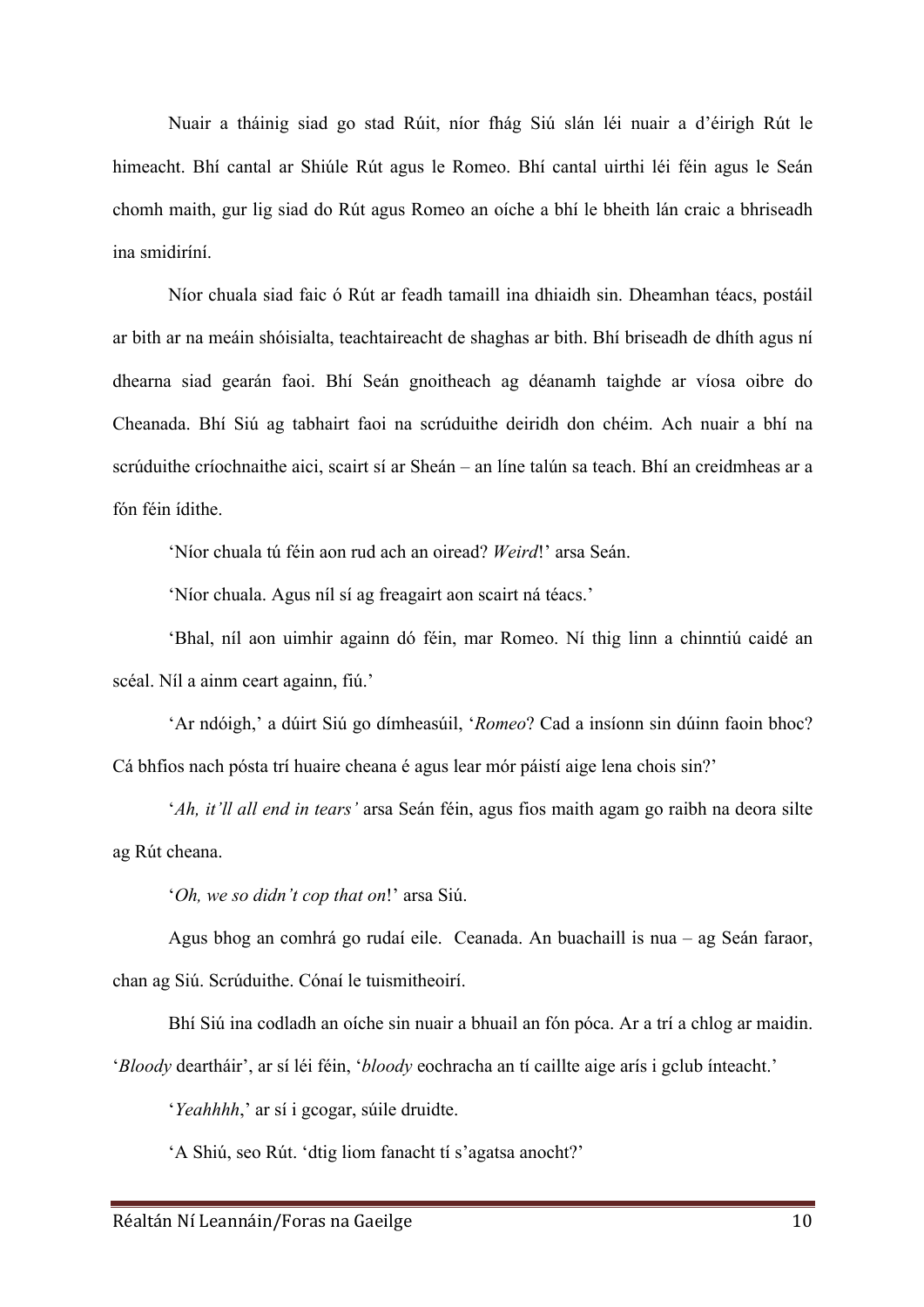'Cinnte', a chogain sí, súile druidte i dtólamh, teas mealltach na leapa thart uirthi, ag súil go raibh Rút sa bhaile mhór, ag fanacht ar bhus amach. Leathuair eile. Galánta.

'Cá'l tú?'

'Taobh amuigh de do dhoras tosaigh.'

Breast í.

'*Okay*. Beidh mé thíos díreach.' a dúirt sí trí na fiacla.

Shleamhnaigh sí amach as an leaba agus síos an staighre go ciúin. D'oscail sí an doras agus chonaic sí Rút ar leac an dorais, í ar crith, a cuid *mascara* ina smúr thar a leicne.

'Sa chistin.' a d'ordaigh Siú.

'A Dhia na Glóire, a Rút, nach tubaisteach an chuma atá ort,' arsa sí, ag druidim dhoras na cistine. Threoraigh sí Rút anonn go dtí cathaoir taobh leis an Aga.'Caidé a tharla?'

'R-R-Romeo' arsa Rút, an chaint ag stad uirthi, 'Bhí sé ag iarraidh fanacht thar oíche tigh mo thuismitheoirí arís. Chaill sé an cuirfiú don bhrú. Agus is fuath le mo mhuintir é. Agus bíonn seisean ag tabhairt amach dom agus bíonn siadsan ag tabhairt amach dom agus tá mé tinn tuirseach den rud ar fad. Dúirt mé *no* leis.'

Bhí sí á téamh féin ag an Aga, a cloigeann cromtha. Níor amharc sí ar Shiú.

'Ar bhuail sé thú?' arsa Siú.

'Bh-bhain sé triail as, ach bhlocáil mé é ar dhóigh éigin, agus bhrúigh mé siar é.'

'Agus?'

'Thit sé siar cúpla slat. Shleamhnaigh sé síos bruach na habhann ag an teach, sa chlabar. Thit sé isteach sa Dothar!' ar sí d'olagón.

'Ssss, bí ciúin .. ná múscail an tseanlanúin. Agus?'

'Níl a fhios agam. Bhí sé dorcha, ní raibh mé ábalta faic a fheiceáil, bhí scanradh orm.

Thosaigh mé ag rith. Rith mé an bealach ar fad go dtí seo.'

Shuigh Siú síos ag an tábla le Rút. Smaoinigh sí ar feadh cúpla bomaite.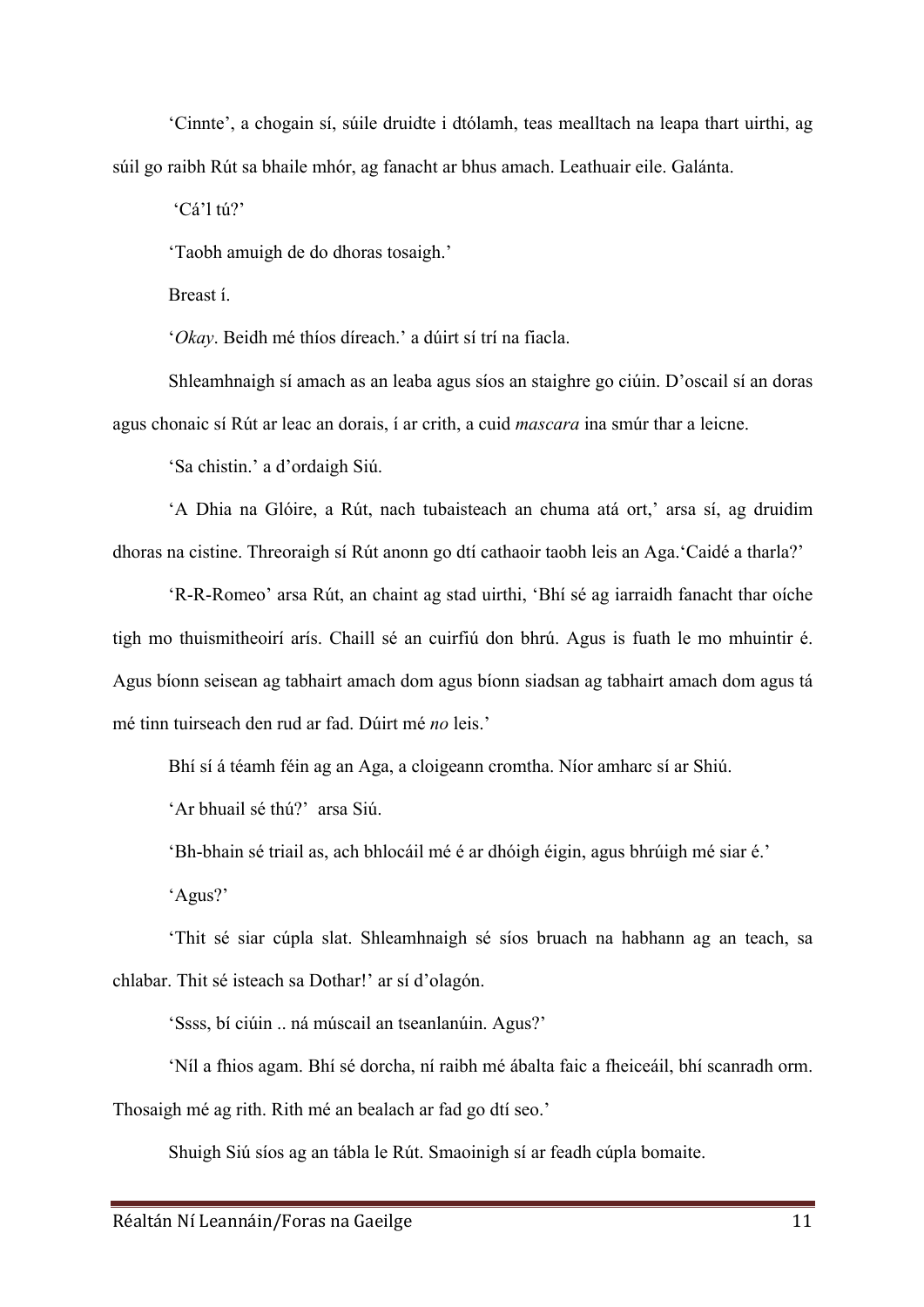'Maith go leor, *so*,' ar sí , 'tá sé fliuch. Bíodh aige. Gheobhaidh sé slaghdán. 'Nois, tá sé leath i ndiaidh a trí agus tá tú traochta. Déanfaimid é seo ar fad a réiteach ar maidin.'

D'éalaigh gol beag ó Rút, ach thoiligh sí. Bhain sí suimín as an mhuga tae agus ansin shlog sí siar é.

'Goitse, anois. Isteach leat sa tseomra bheag cúil – thig leat codladh ansin anocht,' arsa Siú, agus thug sí spléachadh rabhaidh do Rút ... 'Agus in ainm Dé, ná múscail mo Mham.'

D'éirigh Rút go bríomhar groí an mhaidin dár gcionn, spion maith uirthi, réidh lena scéal á scaoileadh. D'admhaigh sí go raibh cúrsaí idir í féin agus Romeo ag gabháil i ndonacht le tamall anuas. Bhí Rút ag iarraidh a bheith neamhspleách óna muintir, a háit féin a bheith aici. Ach bhí sin doiligh gan aon jab aici go fóill. Bhí Romeo ag cur brú uirthi chomh maith, bhí seisean ag iarraidh go mbeadh jab faighte aici fosta – sa dóigh is go dtiocfadh leissean bogadh isteach isteach léi féin saor ó chíos. Tháinig laghdú ar an ghrá agus méadú ar an ghráin. Ardaíodh glórtha go colgach, cancrach. Bhí leathbharúil ag Siú gur ardaíodh lámh chomh maith, ach níor dhúirt Rút faic faoi sin.

'Ó, a Shiubhán, mothaím chomh hamaideach. Caidé mar a thiocfadh liom a shamhlú go raibh mé ariamh i ngrá leis siúd?'

'Tharla rudaí níos saoithiúla' a dúirt Siú. 'Agus má thagann sé ar ais beidh tú réidh dó. Rinne sé iarracht gabháil thar fóir aréir, ach ní dhéanfaidh sé ort é an dara huair.'

Bhris an gol ar Rút arís.

'Bhí sé chomh deas sin dom go dtí aréir,' ar sí. 'Ach aréir – aréir, lean sé ar an bhus mé. Níor thug mé faoi deara é go dtí gur thuirling sé ag an stad liom. Bhí se á rá go raibh sé ag gabháil a stopadh liom tigh mo mhuintire arís. Dúirt mé leis nárbh fhéidir ach dúirt seisean nach raibh sé chun glacadh le *No.*'

'Agus landáil sé san abhainn.'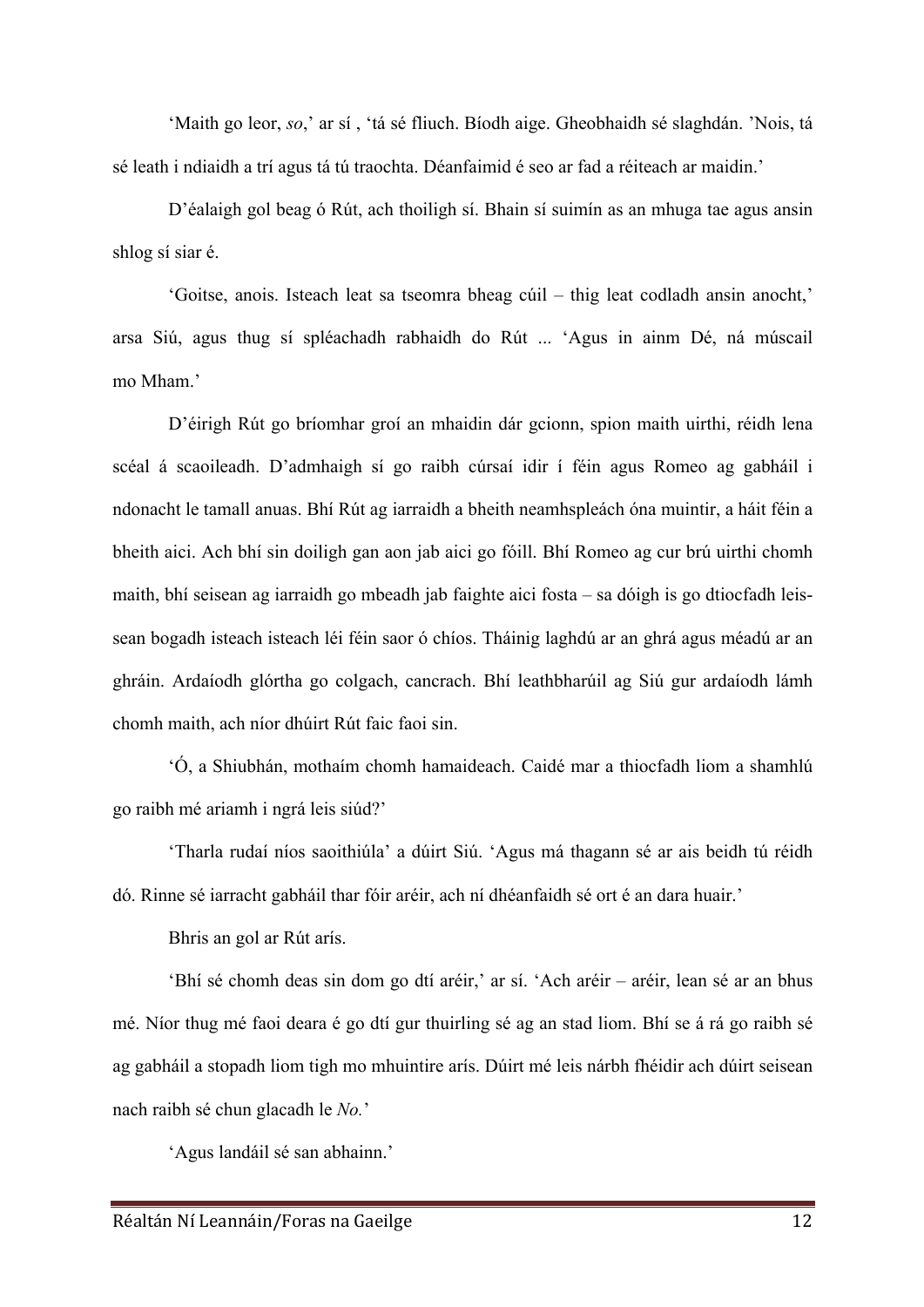'Landáil.'

Bhí aoibh ar aghaidh Rút anois, don chéaduair le tamall fada. Bhí sí in ann saol gan Romeo a shamhlú anois, i ndiaidh amharc air sleamhnú síos an clábar agus isteach san uisce de phleist. Bhí deireadh le hachrann, deireadh le deora. Shiúil sí go héasca, ag cinneadh gan teagmháil ar bith a bheith aici leis choíche arís. D'athraigh Siú a shonraí ar ghuthán cliste Rút, fiú, ó *Romeo* go *Aimsir Chaite.* An bheirt acu ag gáire faoi.

Chuir siad an lá isteach go sócúlach. Chuidigh siad le máthair Shiú sa teach. Chuaigh siad ag spaisteoireacht sa pháirc, ag caint is ag comhrá. Phléigh siad fear nua Sheáin. Phléigh siad na buntáistí agus na míbhuntáistí le giollacht dlí sa bhaile nó le teagasc Béarla i Valencia do Shiú. Labhair siad fá Romeo – an cladhaire clábarach, mar a thug siad air. Shamhlaigh siad é ina shuí sa Dothar, go dtína ascaillí i ngrinneall na habhann sna huiscí laga salacha. B'amhlaidh a lean an dea-spion. Go dtí gur amharc siad ar an nuacht ar an teilifís an tráthnóna sin:

*'Agus tá na Gardaí i mBaile Átha Cliath ag lorg aon eolais mar gheall ar fhear sna lár-fhichidí a fritheadh báite in Abhainn na Dothra gar do Bhóthar Orwell go luath ar maidin. Creideann na gardaí gur thit an fear isteach sna huiscí tanaí agus gur chaill sé a aithne nuair a bhuail sé grinneall na habhann. Níl na gardaí ag cuartú aon duine eile i dtaca leis an tarlúint seo. Ní raibh aon doiciméad aitheantais ar an fhear agus ...'*

Ag iompú ón teilifís, d'fhéach Siú ar Rút. Chonaic sí an t-uafás ina súile. Chuir sí méar rabhaidh lena beola. Mar i ndeireadh na dála, ní raibh a ainm ceart ar eolas acu, fiú.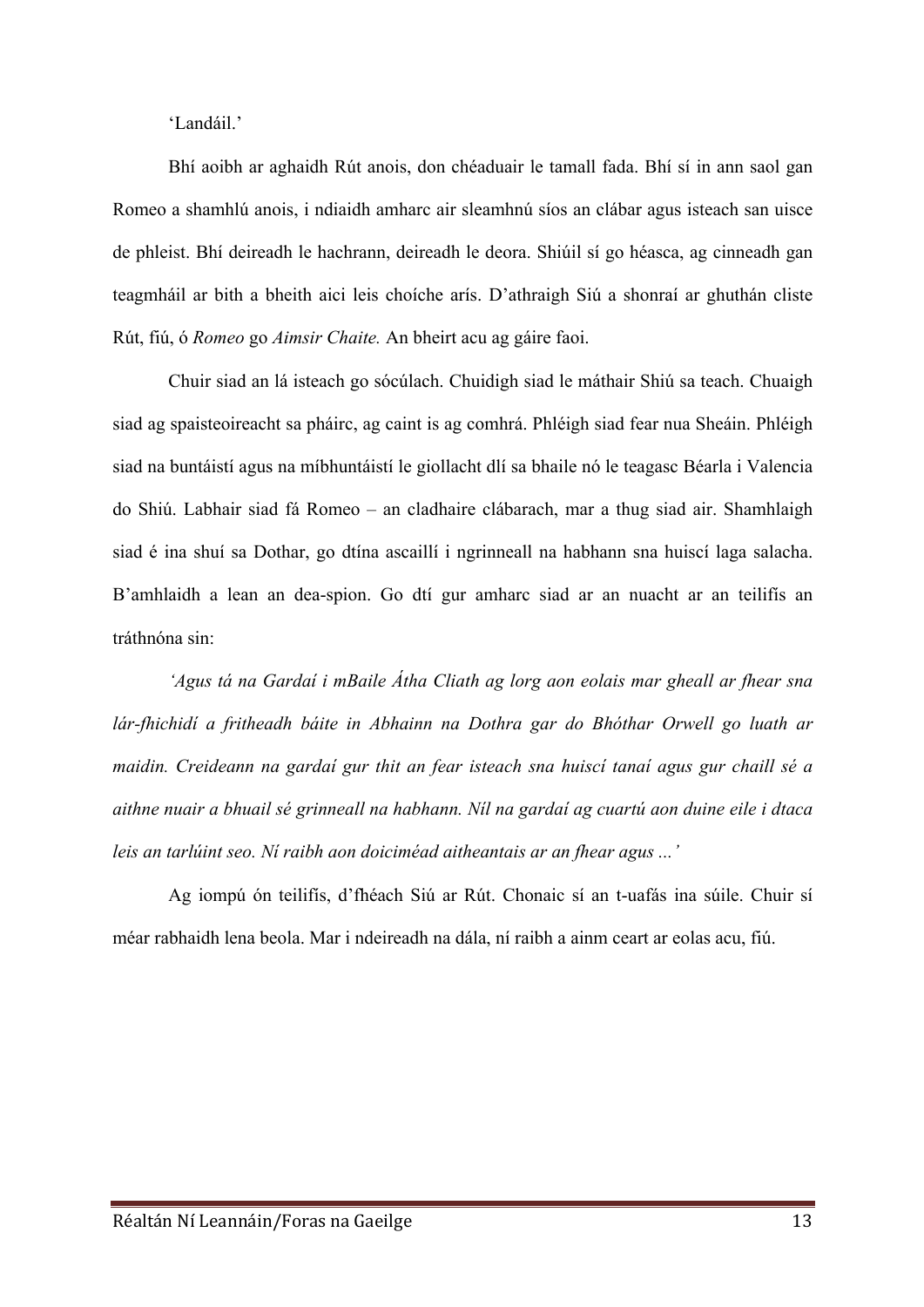## **Many's the slip**

Siubhán Ní Bhrádaigh examined the dainty red shoe in the shop window. Crimson rose more than red, made of Italian leather, so fine, with little beads and filigree details. A high heel you would die for, if you didn't die from a broken neck wearing it.

Siubhán. Shoe-on. Shoe-off. That was what they called her in school in Dublin. The Royal Institute was a fee-paying school, with both nice and not-so-nice teenagers all claiming territory and establishing pecking order. Some students had tried to put her down, calling her *Shoe-on*, or sometimes, *Shoe-off*. It worked. Shoe-on. Shoe-off. Seán and Ruth called her 'Shue', and she was okay with that. The three of them started calling themselves the 'Shue-Crew', taking away the bullies' power.

Moving on from the Institute to different universities in Dublin, they still met up regularly right though their college years. Ruth studied Music. Seán signed up for History. Both three year courses. Nearly a year now since graduating, Seán was still signing on the dole, at home in the two-up, two-down that he shared with his mother. Ruth was still in her childhood bedroom in the large Victorian redbrick on the banks of the River Dodder. Ruth's parents wouldn't hear of her signing on and gave her an allowance. Everybody else their age was on the dole, in an unpaid internship, or gone to Canada or Australia.

Shue had picked a four-year degree course, Law and Spanish. She spent a glorious third year studying in Valencia. Sun, sea, no living with parents - and a lifestyle to match. Studying, teaching an odd English class – and spending the money as soon as she got it in the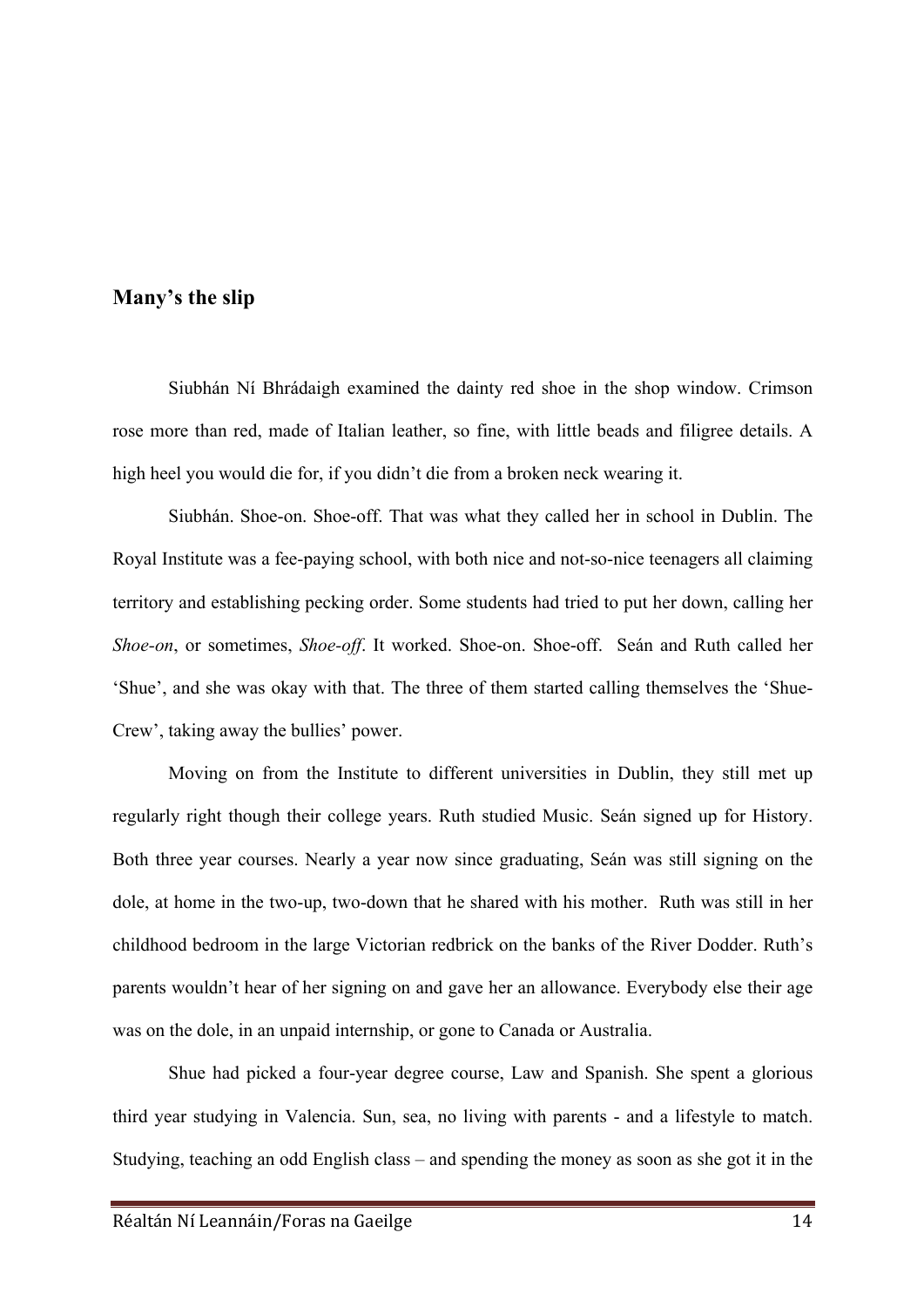bars of Benimaclet. She hadn't looked forward to coming back to spending her final year living off her parents in her own redbrick house further down the river from Ruth. But she had no money, so no other option.

It was coming to the end of the fourth year now, and graduation couldn't come quick enough. At least with a law degree she might get a place devilling for a barrister. One of her parents' friends might take her on. Or then again, she might find herself back in Valencia yet, teaching English. Or yoga.

She looked at the dainty piece of nonsense again. Nah, she'd break her neck in those heels. And besides, red was definitely not her colour. More Ruth's.

Ruth. Always falling foul of teachers for running when she should have been walking. Talking when she should have been listening. Poor Ruth. Pity she didn't run faster as Romeo walked into her life.

Romeo was a Greek 'bin-dipper', as Shue's older brother so elegantly put it. Running to avoid military service in Greece, he dipped into bins for food right across Europe – halfeaten burgers, out-of-date bread from supermarkets, remainders of sandwiches. Sleeping rough, he dipped into bins further and further away from Greece until he reached Ireland and could go no further. He sat down one day on a bench beside Ruth, on the wooden walkway that ran along the River Liffey. She had run out of CVs to hand in to shops and bars and was taking a break from her jobsearch.

They started to chat. Normal stranger-to-stranger stuff - weather, the price of takeaway americanos, weather again, politics … two young people with no jobs and lots of time on their hands.

'So, are ye an item now, or what?' asked Shue.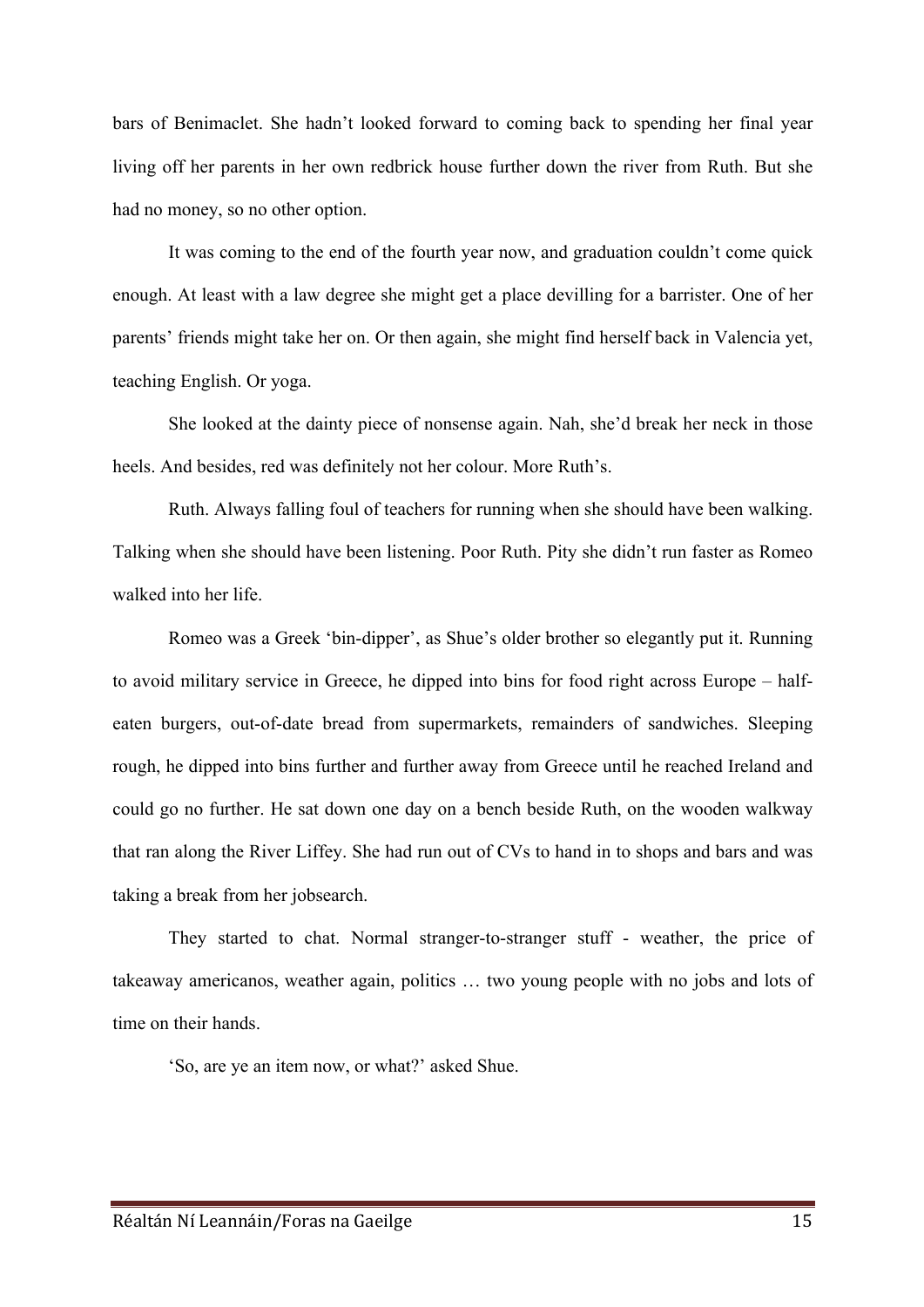They were in Shue's kitchen, mugs of tea in hand. Ruth sitting over beside the Aga, her favourite spot. Ruth loved her comfort. Summer it might be but warm it wasn't. She giggled.

'Yes, we are – my first proper boyfriend. Isn't Romeo fabulous?'

'Romeo? Aw, come on, Ruth, what's the deal with that name?'

'He can't tell anyone his real name, in case the Greek authorities come asking.'

'Not even you?'

'Not even me. It's to protect me. But 'Romeo' does me just fine. It's so romantic. Like him.'

Despite Seán and Shue's warnings to take it slow, Ruth fell deeper in lust with Romeo. And who could blame her? Exotically accented English, olive skin framed by black curls and deep, deep, dark eyes, Romeo by name was Romeo by nature.

Shue called down to Ruth's house one evening a few weeks ago. She hadn't seen Ruth in a while. Too taken up with the Greek, probably. Ruth's parents lived in a big detached house on the Dodder bank. The river ran past the bottom of their back garden. Fancy-schmancy-posh. But the voice that she heard coming from the closed fent door and her only at the front gate wasn't fancy-schmancy-posh at all.

'Ruth! Have a bit of sense. He's an eejit, a homeless nincompoop with no skills. What can he offer you?'

'We're in love, Dad, and that's all there is to it.'

'You can't be in love with that waste of space. You don't even know his proper name. I don't know who's worse – my sucker of a daughter or that Greek hobo.'

The door flew open before Shue had time to get away. Shue didn't want to meet Ruth's Dad in that mood. But it was Ruth, sobbing, her coat flying. She ran past Shue and disappeared round the corner. Shue followed and found her a little bit along the road.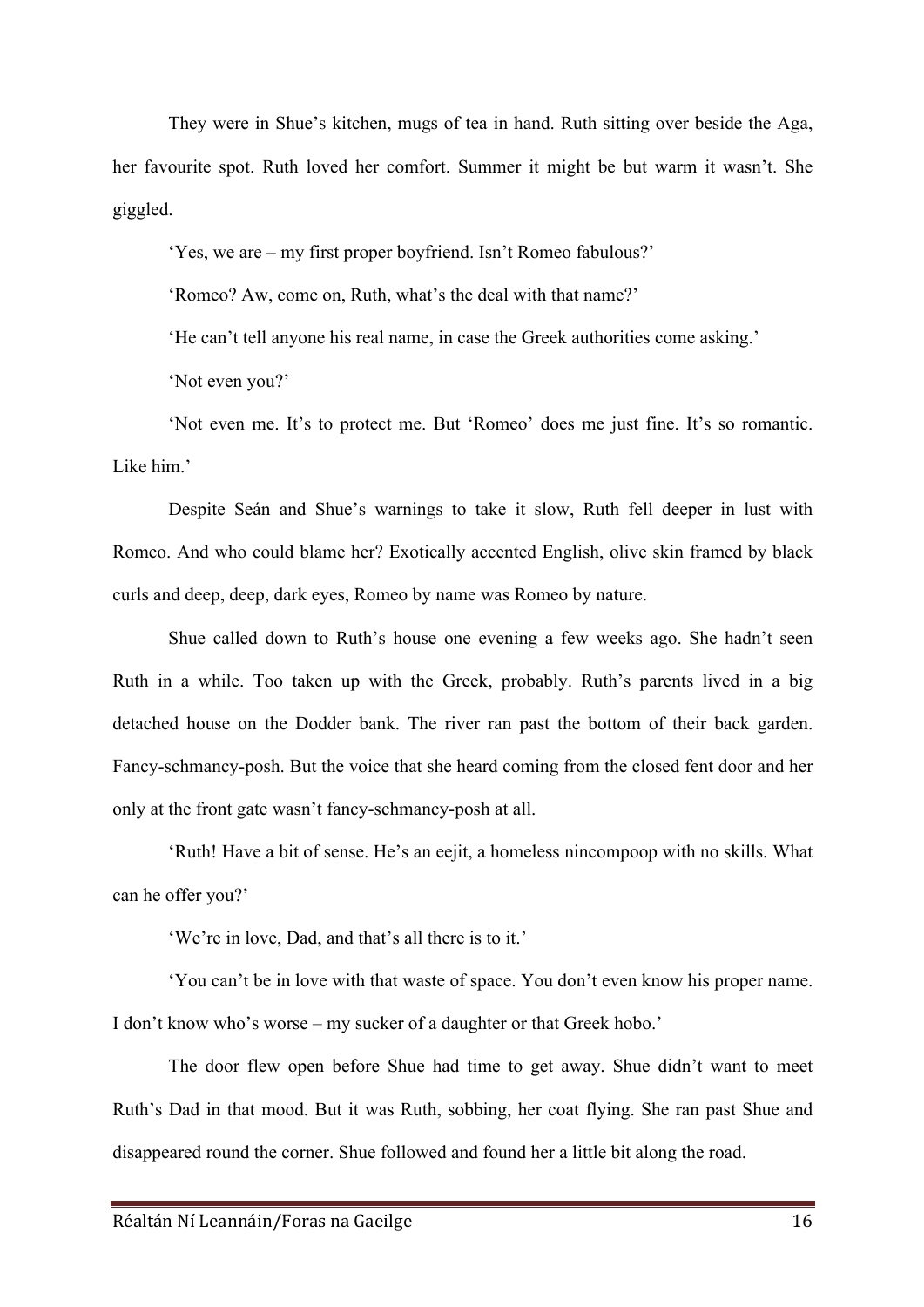'Ruth, are you okay?'

'Dad is so old-fashioned!' she answered, between sobs. 'I didn't mean to sneak Romeo in, it just happened. We got drunk, and then they came back and, and-'

It emerged that her parents were having dinner in the golf club, and arrived back near midnight to find an empty bottle of vodka and two empty glasses on the drinks cabinet - and Ruth's bedroom door locked. Her mother cried, her father threatened to break the door down. When there was no answer from the two inside, he then locked every door in the house, in case Romeo would come out while they were asleep and take a memento with him. Some of their Waterford Crystal, perhaps, or one of the laptops. Ruth's parents hardly slept until the early hours, when exhaustion finally kicked in.

When Ruth emerged from her bedroom the next morning, her parents were sound asleep. She got Romeo out the front door while they were still asleep. But she had to face them when they got up later that morning . . .

Her parents didn't hold back. The boy had no name and no money. He was a hobo who lived in hostels. He ate out of food bins. What had they put her through college for. Why couldn't she find a nice medical student, or a dentist, or an accountant. Words became roars, roars became tears, and they were shed on both sides. Ruth was ordered to give him up, and see sense. This was their home, and she had better remember that.

Shue sat on the bench by the Dodder, Ruth spluttering out the saga.

'Mam and Dad are so unfair, it's not his fault he can't work over here.'

'Whose fault is it, then?'

Ruth flashed angry eyes at Shue.

'Not you, too, Shue? He can't use his passport, so he can't get a tax number. It's all the fault of the military in Greece.'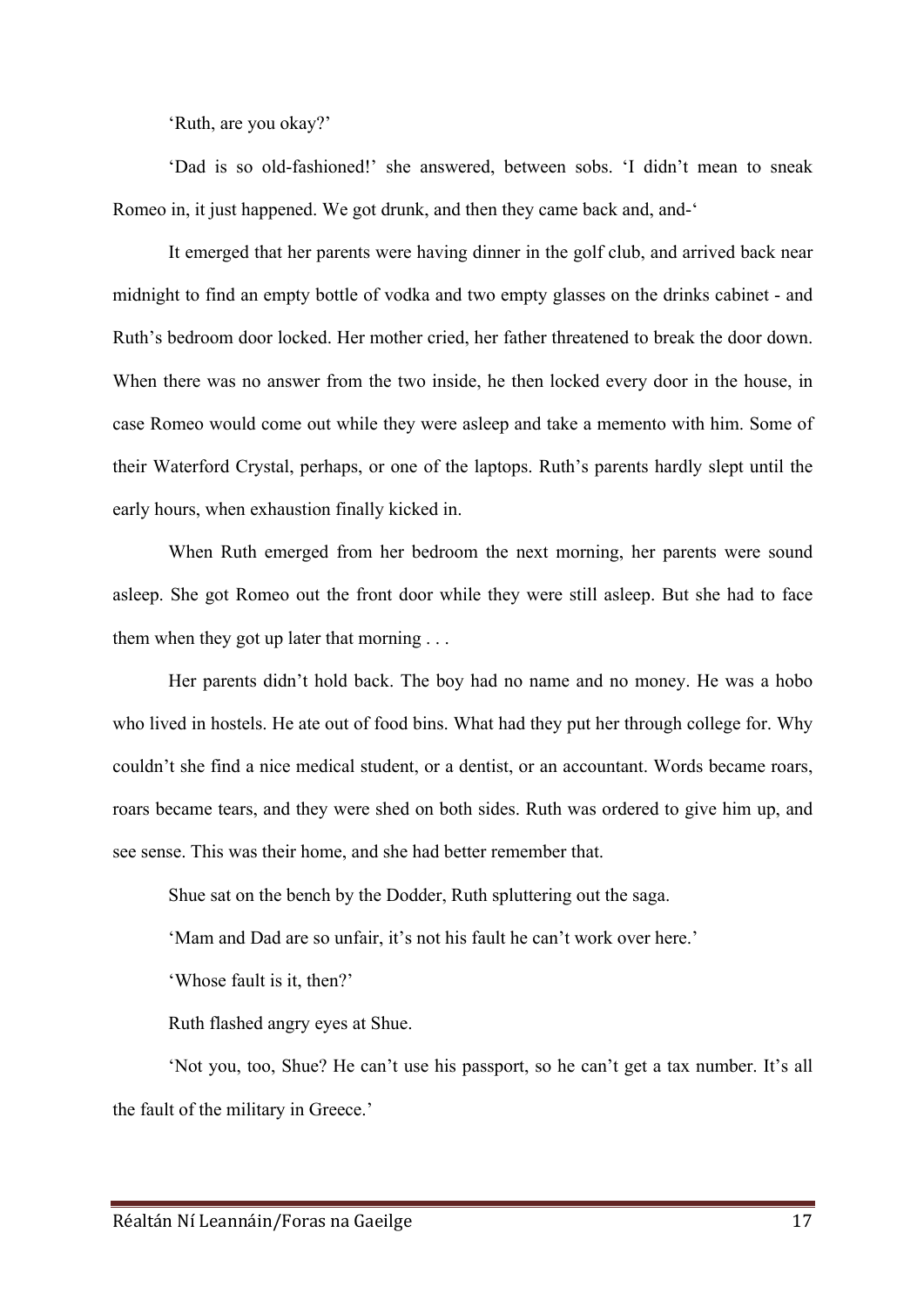Shue sat for a moment in silence. What to say without Ruth getting up and walking away? Ruth, ever-sensible, ever clear-eyed. Up until Romeo.

'Would he turn himself in-'

'No! He can't, they'd throw him in prison.'

'But he won't ever be able to get a job here without a tax number, I.D., all that stuff.'

'We'll just have to find a way. Some way. Somehow.'

Shue left Ruth on the bench, staring at the river, but not seeing it.

She didn't meet up with Ruth until a week later, the night they arranged to go to *Captain America's* for a burger. *Captain's* was a regular meeting spot, cheap and cheery. They met at the top of Grafton Street. When Ruth and Romeo arrived, however, Ruth explained that they wouldn't be going in to eat. Romeo stood with an arm slung round Ruth's neck, watching Shue and Seán through his long, black eyelashes

'Romeo and me are going down Grafton Street to get a takeaway burger and coffee. We'll meet you after, at Stephen's Green.We don't have enough money for *Captain's*.' said Ruth.

Silence. For a few seconds.

'But we have this night planned for ages, Ruth. We none of us have any money. You always came – before this.' said Seán.

'I know, but Romeo doesn't have any money because he hasn't any dole. I'm not going in without him.' countered Ruth.

Seán's eyebrows nearly climbed round his head to the back his neck at that. Seán had graduated to the dole after college, at the same time as Ruth graduated to living off her parents. He lived at home with the Mammy, too. But his Mammy's was a two-up, two-down in Dún Laoghaire, not a five-bed detached with a conservatory backing onto the Dodder. He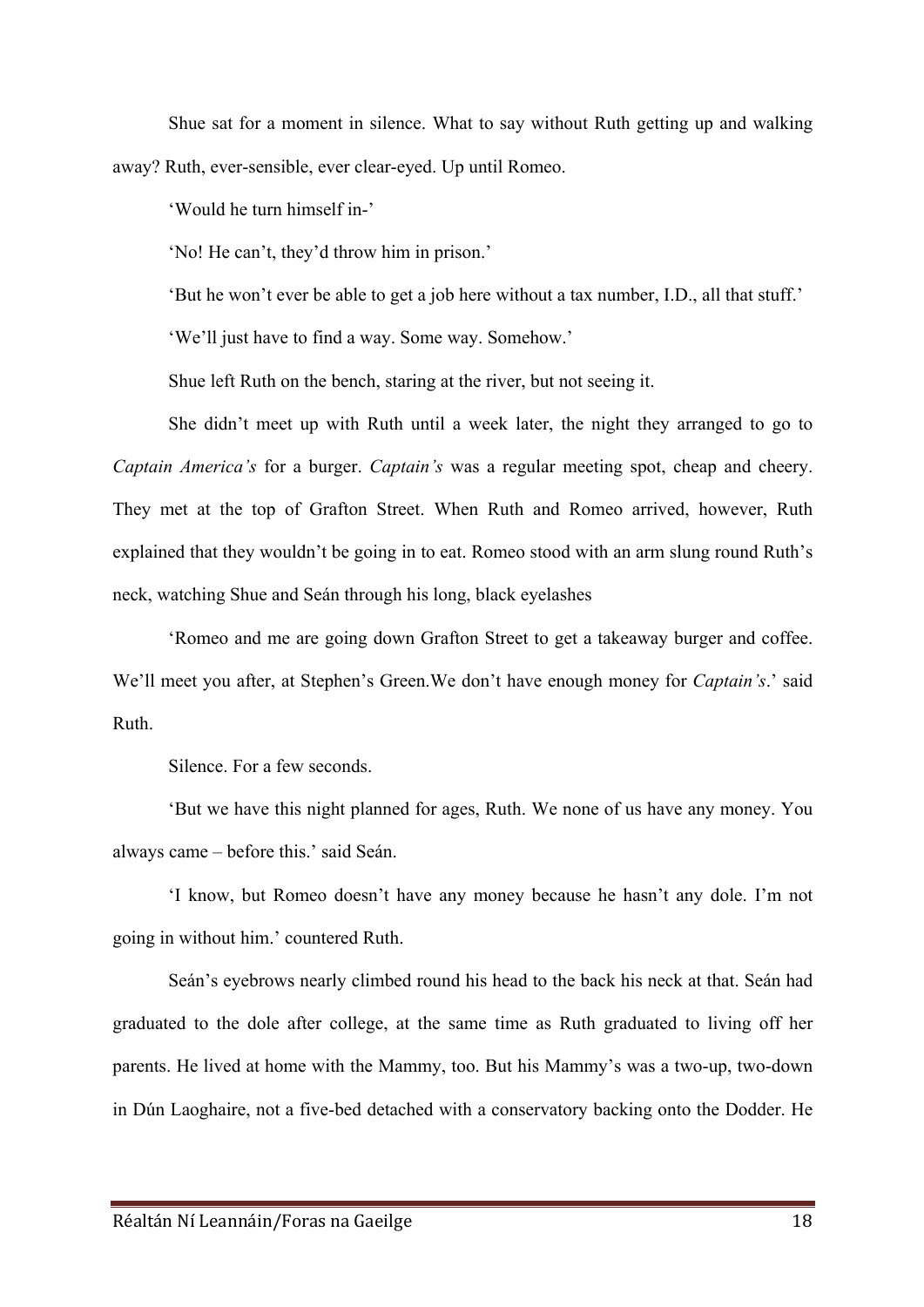always made sure to keep some pennies under the pillow, however, to be able to meet up now and then with the old 'Shue-crew'.

Unheeding of the expressions of her two friends, Ruth strolled down the street, trailing Romeo by the hand, to buy him takeaway coffee and a burger meal and head off to their bench in Stephen's Green. Shue and Seán watched them go. Seán shrugged his shoulders. Shue said,

'C'mon. We might as well eat. I'm famished.'

Seán studiously avoided talking about 'that guy', as he called Romeo, and so did Shue. They ate quickly, mindful of the other two outside on the park bench.

They met up again on Grafton Street after *Captain's*. Ruth was alone.

'Where's-'

'Romeo had to leave. You have to get in the queue for the homeless hostel early.' scowled Ruth.

'Oh dear, such a shame.' said Seán.

They wandered down through the evening crowds listening to the buskers.

'Romeo really has more problems than you realise,' said Ruth, 'he has to find somewhere to sleep every night. It's so stressful for me. I worry about him so much. And those hostels are horrible places.'

By the time they had wandered down to the town end of Grafton Street, they were well-informed on various aspects of homelessness. They were looking at the rings in *Weirs, the Jewellers*, and Ruth broke out –

'Romeo would love to work, but he can't even draw the dole here – and he should be able to, with Greece and us being in the E.U.'

'So why doesn't he? Work, I mean,' said Seán, deadpan.

'His status is ... irregular.'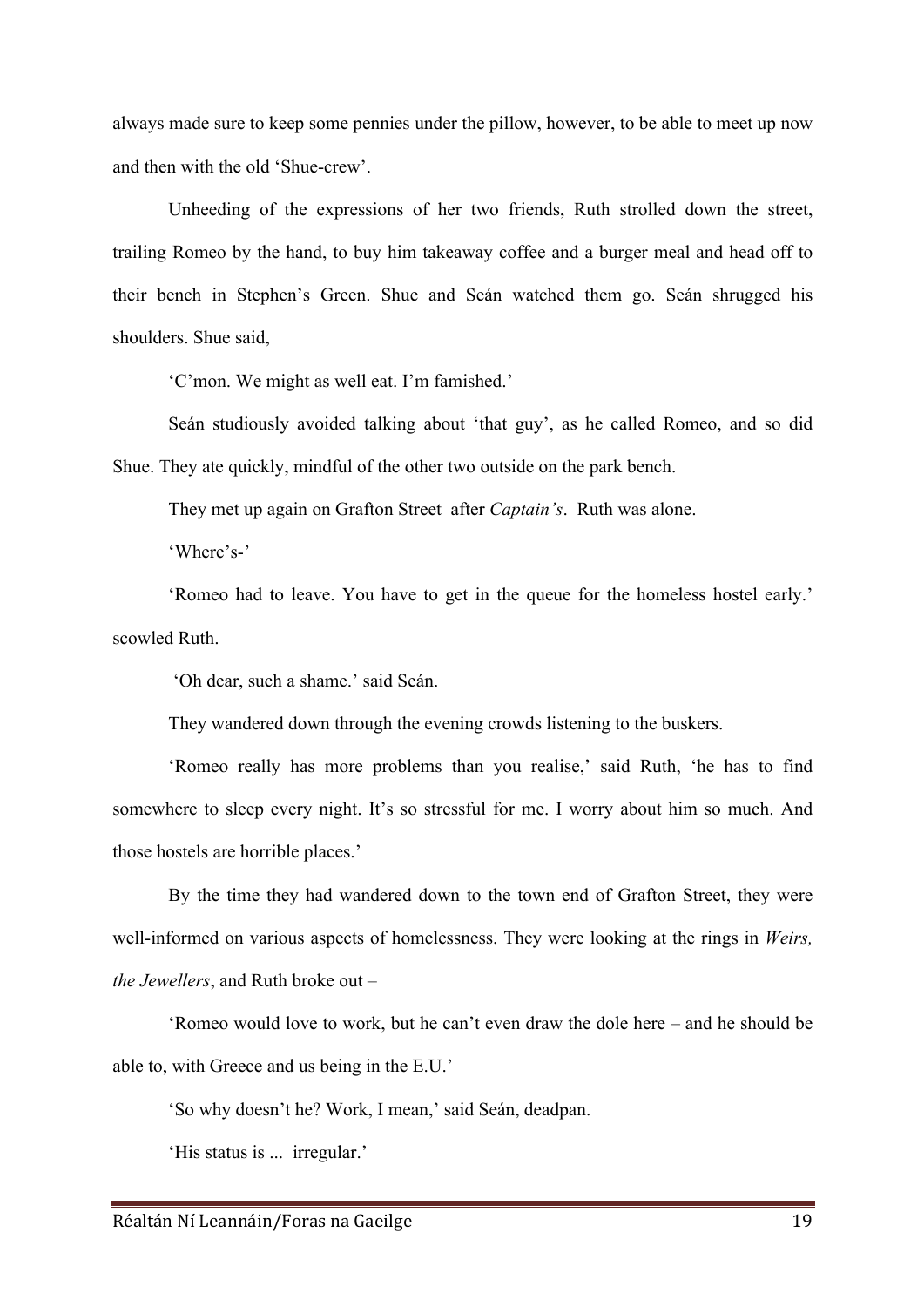'He's a draft dodger.'

'He's a pacifist.'

'He needs to sort things out with Greece,' responded Seán.

They were at the main gates of Trinity at this stage.

'He has to get his clothes from charity,' said Ruth, 'at least, the ones I don't buy for him – those nice loafers, and tops. You know, things you don't want to get from those places, or if you want to have a bit of style.'

'I get mine from the Vincent de Paul shop up beside me. They do discount when they get to know you.' responded Seán, quickly. He smoothed his hoodie ostentatiously.

'Well, you can speak the language. Romeo is still learning-'

'From you?'

'– and you need to speak slowly so that he can understand you better. You really need to make more of an effort. For my sake.' Ruth scolded

At O'Connell Street Bridge they stood, still listening to Ruth.

'My parents won't have him in the house again. Daddy says he'll call the Guards if I bring him back again. He calls Romeo a tramp. A tramp! They don't understand him. They're treating me like a little girl. I hate them, sometimes!'

Shue made as if to argue, but Seán put a warning hand on her arm.

'Lust, my dear, the root of all stupidity' he murmured into her ear, as Ruth continued to complain, this time about society and inequality. Shue looked at him, and nodded. Now was not the time. Trouble was, it was increasingly never the time to talk to Ruth.

When Ruth finally ran out of points about Romeo's problems with life, her own problems with her parents, Western Europe's problems with military service, homelessness and Greco-English linguistic problems, she subsided and wept a little. Seán was unsympathetic, still quietly seething that she couldn't save a few euro out of her allowance to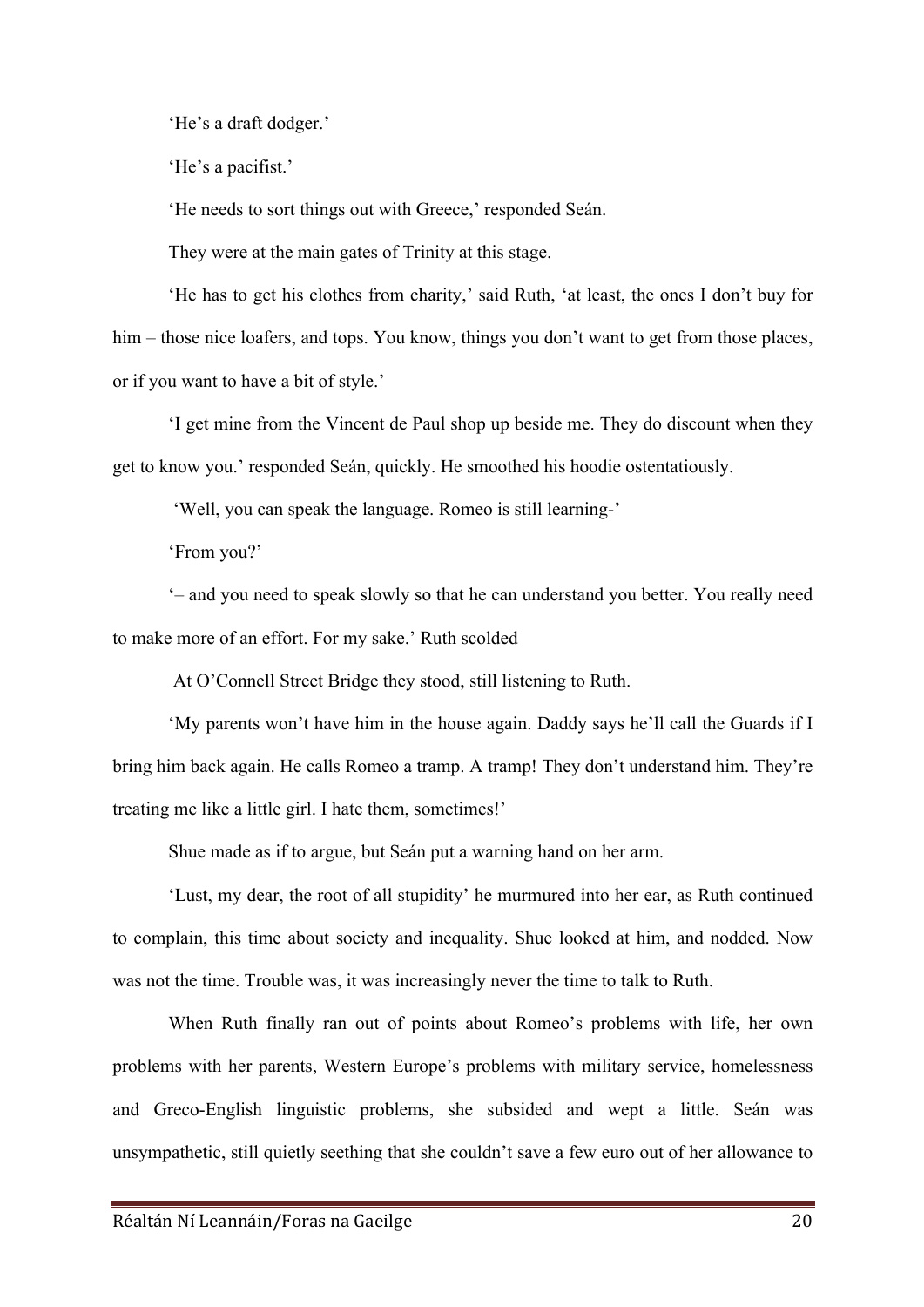come out one night in God knows how long. Shue was suspicious that the guy still didn't trust any of them – but especially the woman he was bedding – with his proper name

Needless to say, that particular night didn't end in *Copper Faced Jack's*, as it should have. They split up at O'Connell Bridge. Seán got the Dart, the girls caught the bus together, sitting together in silence. When it came to Ruth's stop, Shue didn't say goodbye to her as Ruth rose to go. Shue was too annoyed at Ruth, annoyed at bloody Romeo and annoyed at herself and Seán for letting Ruth and Romeo ruin their night out in town. Ruth didn't speak either.

They didn't hear from Ruth for a while after that. No texts, no internet messaging, no comments on social media. To be honest, they needed a break from her. Seán was looking up work visas in Canada, Shue was sitting her finals.

A few weeks later, Shue was settled on the sofa at home with tea and telly. She called Seán – her Mam's landline, she had run out of credit on her mobile.

'So you haven't heard from her either? No? Weird!' he said.

'No. And she isn't answering any texts or calls.' said Shue.

'Well, we don't have a mobile number for himself, either. So we can't ring him to check what the story is. We don't even have his real name.'

'Yeah.' Shue snorted, 'C'mon, now, *Romeo*? What does that tell us about the guy? What odds he's married three times over with God only knows how many kids to boot?'

'Ah, it'll all end in tears' said Seán, dismissively.

'Oh, we so didn't cop that on!' Shue retorted.

They moved on to talking about other things – Seán's visa application. The newest boyfriend (his, not hers). Shue's exam. The pain of living with parents …

Shue was asleep on the Friday night at three in the morning when her mobile rang. Bloody brother, she thought, he's lost his house keys again in some nightclub.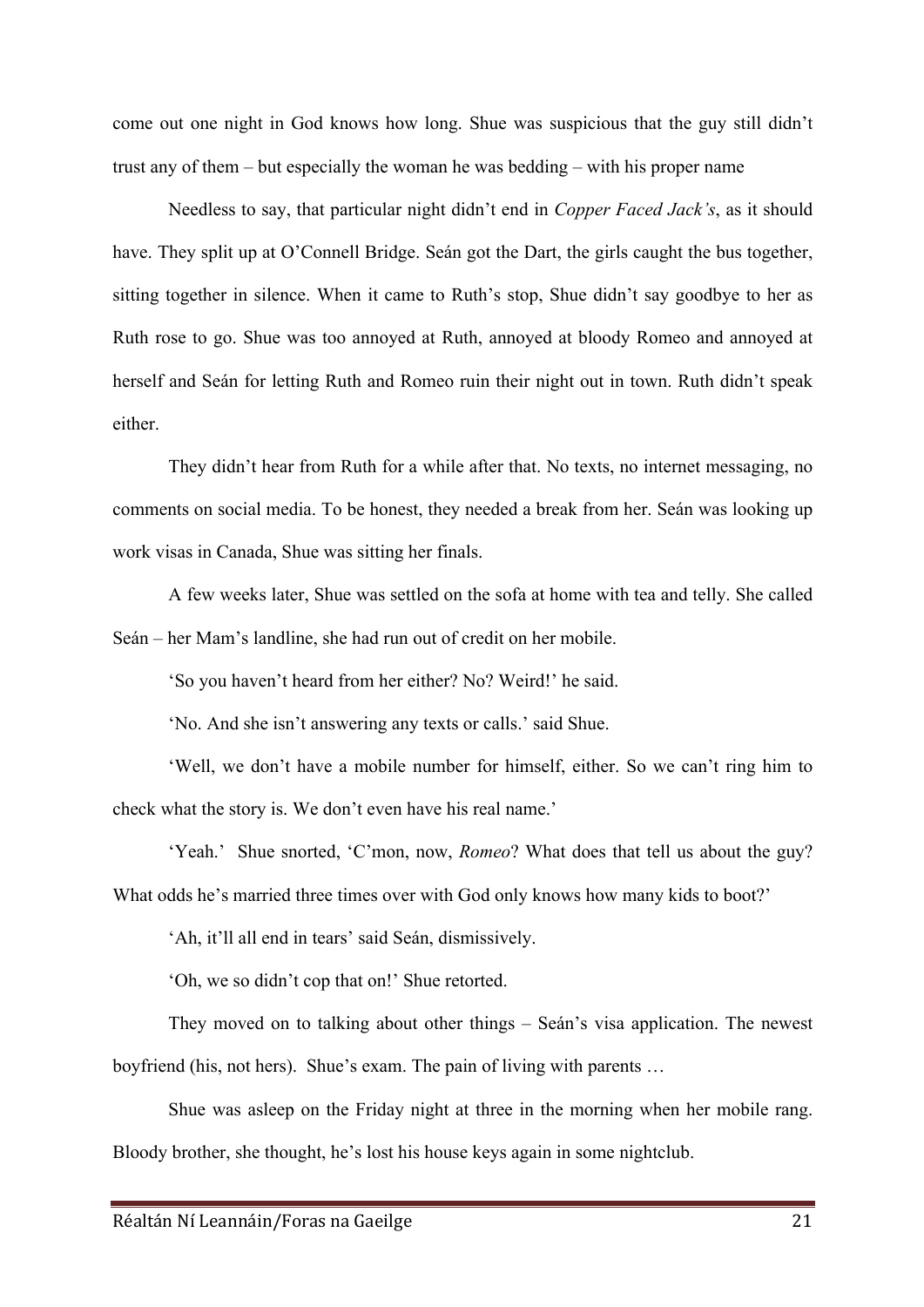'Yeahhhh,' she breathed, eyes still shut.

'Shue, Ruth here, can you let me stay in your place tonight?'

'Sure I can', Shue mumbled, eyes still shut, hoping Ruth was still in town and three quarters of an hour of a nightbus away. Her bed was so warm. 'Where are you? '

'Outside, at your porch door. '

Damn.

'Mmmmmm ... Okay. Gimme a minute.' Shue muttered.

She slid out of bed and tiptoed quietly downstairs. She unlocked the front door quietly, taking in Ruth's shivering and her smeared mascara.

'Into the kitchen.' Shue whispered.

'Good God, Ruth, you look a total mess,' Shue said, as she closed the kitchen door firmly. She guided Ruth over to a chair by the Aga and sat her down firmly. 'what happened?'

'R-R-Romeo' Ruth spluttered, 'he wanted to stay over in my parents' again. He missed the curfew for the hostel. And my parents hate him. And I keep getting it from him *and* from my Mam and Dad, and I'm sick of it. So I told him no.'

She was hugging the warm Aga, head down, not looking at Shue.

'Did he hit you?' Shue demanded, one arm on hip, eyes hard, as she put the kettle on for tea.

'H-he tried to, but I blocked him and pushed back at him.'

'Then what?'

'He slipped backwards in the muck outside my parents' house, and fell into the Dodder!' Ruth wailed.

'Shh ... don't wake the oldies,' warned Shue, 'and?'

'I don't know. It's dark, I couldn't see, I was scared. I ran all the way here.'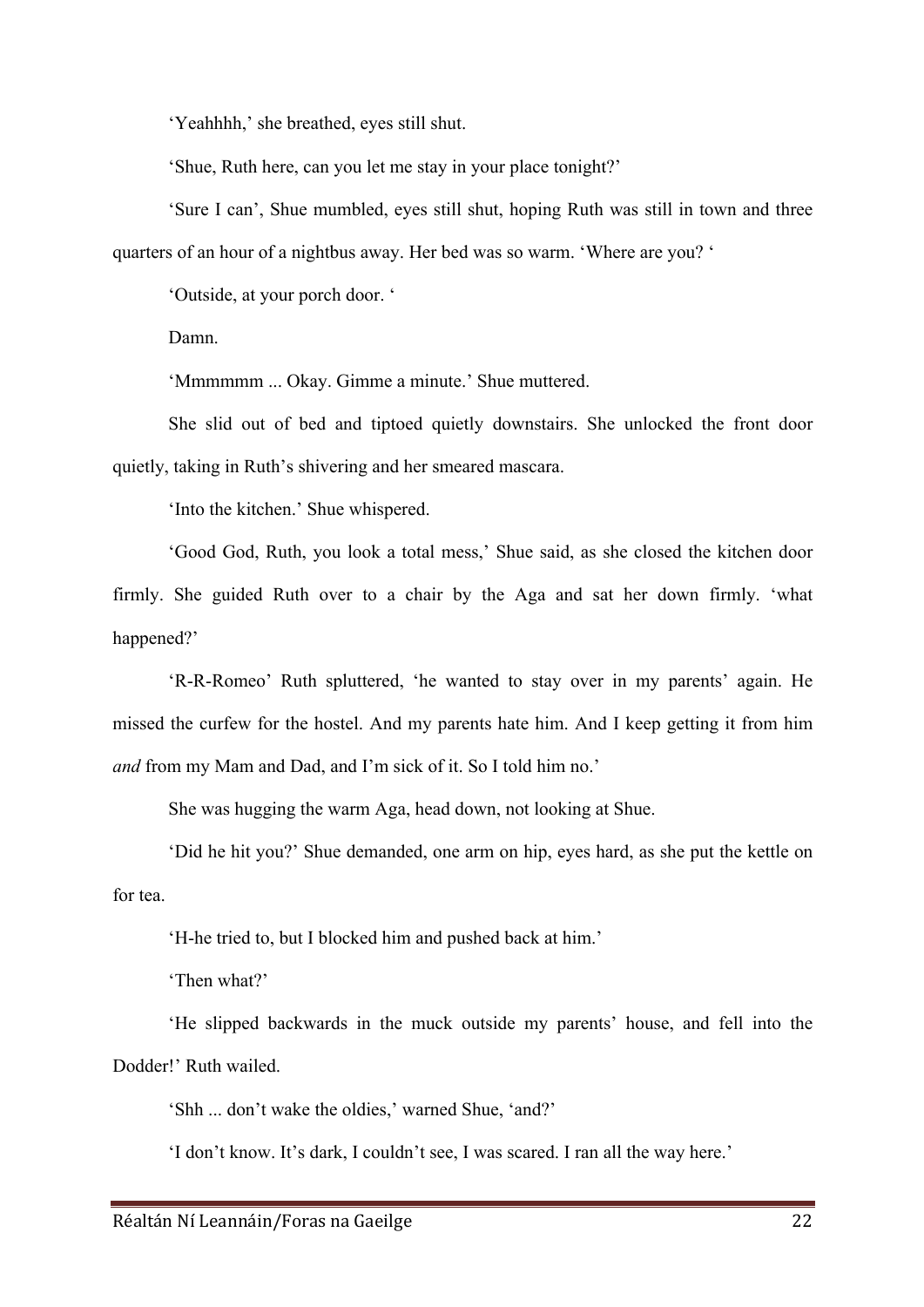Shue sat down at the table with two mugs of tea and thought.

'Okay, so,' she said after a few minutes, 'he'll have to fend for himself. It's half past three in the morning and you're a wreck. We'll sort this out tomorrow.'

Ruth snivelled a little, but didn't complain. She sipped her tea at first, then finished it in large gulps.

'Okay, now, come on. You can sleep in the spare room' said Shue and put a warning finger to her lips. 'Don't wake Mam.' she hissed, and up they went.

A rested, more intelligible Ruth emerged from the spare room the next morning. She admitted to Shue that the relationship had been going from bad to worse. Ruth wanted a job so as to be independent of her parents. Romeo wanted Ruth to try harder at getting a job so that she could move out of home too. But only so he could move in with her rent free. Lust waned and annoyance at each other swept in. Arguments, quarrels. Shue suspected an odd hand raised as well, but said nothing.

'Oh, Shue, I feel so stupid. How could I have imagined I was ever in love with him?'

'Stranger things,' said Shue, 'and if he comes back you'll be ready for him. He crossed a line tonight, and he won't do that a second time.'

Ruth burst out crying again.

'He was so nice until last night,' she said. 'But last night, last night he followed me onto the bus. I didn't even realise until he got off at my stop, behind me. He kept saying that he was going to stay over in my parents' place with me again. I told him he couldn't but he said he wasn't going to take *No* for an answer.'

'And he landed in the river.'

'Yes.'

Ruth was actually smiling now, for the first time in months, realising that no way was she going to go back to him ever again. Watching Romeo slide down the mud and fall into